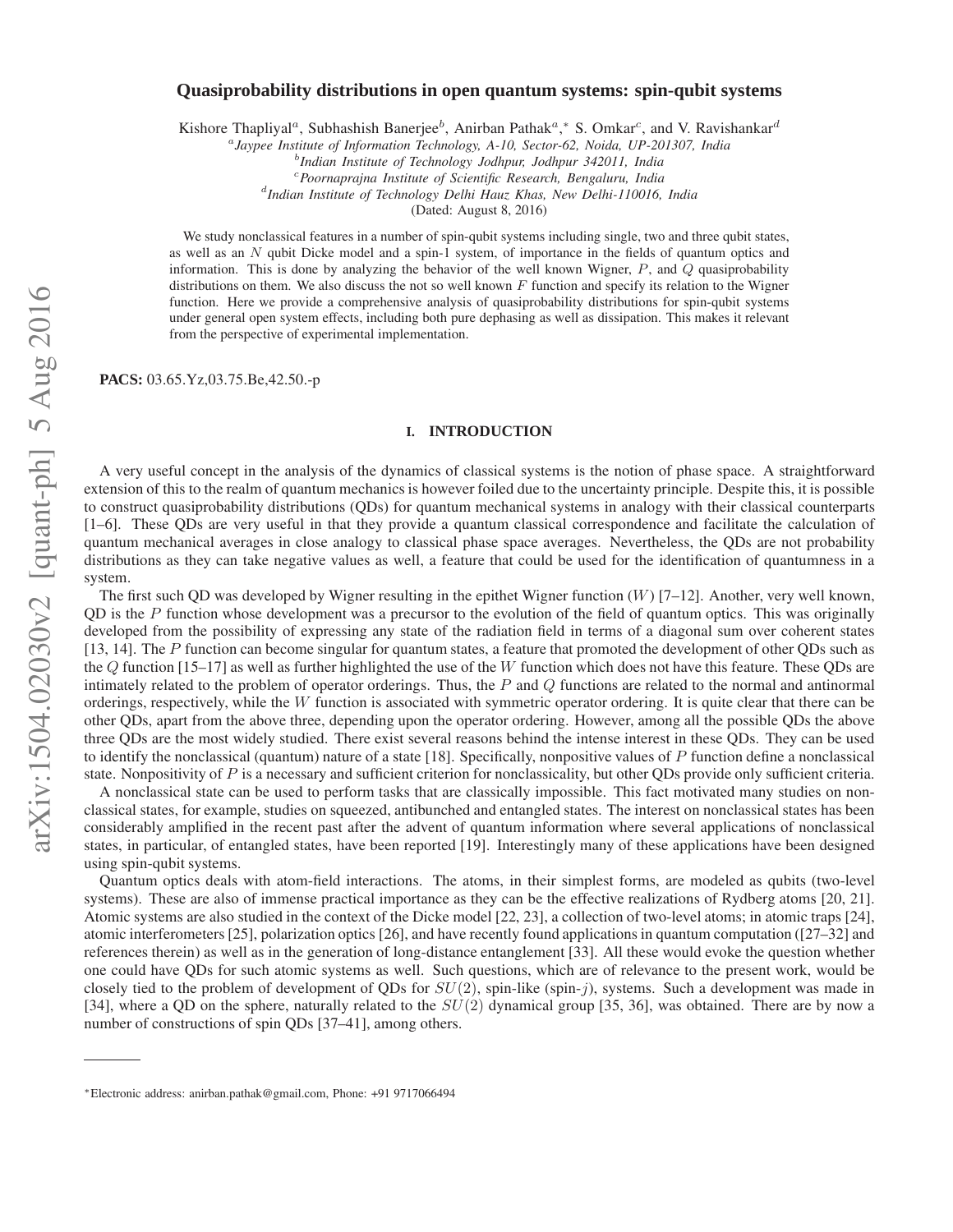2

However, another approach, the one adapted here, is to make use of the connection of  $SU(2)$  geometry to that of a sphere. The spherical harmonics provide a natural basis for functions on the sphere. This, along with the general theory of multipole operators [42, 43], can be made use of to construct QDs of spin (qubit) systems as functions of polar and azimuthal angles [44]. Other constructions, in the literature, of W functions for spin- $1/2$  systems can be found in [45, 46], among others. A concept that played an important role in the above developments, was the atomic coherent state [47], which lead to the definition of atomic P function in close analogy to their radiation field counterparts. Another related development, following [48] where joint probability distributions were obtained for spin-1 systems exposed to quadrupole fields, was a QD obtained from the Fourier inversion of the characteristic function of the corresponding probability mass function, using the Wigner-Weyl correspondence. This could be called the characteristic function or F-function approach [49].

The fields of quantum optics and information have matured to the point where intense experimental investigations are being made. Both from the fundamental perspective as well as from the viewpoint of practical realizations, it is imperative to study the evolution of the system of interest taking into account the effect of its ambient environment. This is achieved systematically by using the formalism of Open Quantum Systems [50–53].

In the present work, we investigate nonclassicality in a number of spin-qubit systems including single, two and three qubit states, as well as N qubit Dicke states and a spin-1 system, of importance in the fields of quantum optics and information. This is done by analyzing the behavior of the well known  $W, P, Q$  QDs on them. The significance of this is rooted to the phenomena of quantum state engineering, which involves the generation and manipulation of nonclassical states [54, 55]. In this context, it is imperative to have an understanding over quantum to classical transitions, under ambient conditions. Such an understanding is made possible by the present work, where investigations are done in the presence of open system effects, both purely dephasing (decoherence) [56, 57], also known as quantum non-demolition (QND), as well as dissipation [56, 58]. These aspects of open system evolution have been realized in a series of beautiful experiments [59, 60]. We also discuss the not so well known  $F$ function and specify its relation to the W function. Further, we expect this work to have an impact on tomography related issues, as borne out in [61], where a method for quantum state reconstruction of a system of spins or qubits was proposed using the Q function. Also, the Q function, studied here, can be turned to address fundamental issues such as complementarity between number and phase distributions [62–64], under the influence of QND as well as dissipative interactions with their environment, as well as for phase dispersion in atomic systems [65, 66]. Here, to the best of our knowledge, we provide, for the first time, a comprehensive analysis of QDs for spin-qubit systems under general open system effects.

The plan of this paper is as follows. In the next section, we will briefly discuss the QDs that will be subsequently used in the rest of the work, i.e., the  $W, P, Q$ , and F functions. This will be followed by a study of open system QDs for single qubit states. Next, we take up the case of some interesting two and three qubit states as well as the well known  $N$  qubit Dicke model. We then discuss, briefly, QDs of a spin-1 system. These examples will provide an understanding of quantum to classical transitions as indicated by the various QDs, under general open system evolutions. Although QDs have been frequently used to identify the existence of nonclassical states [67], they do not directly provide any quantitative measure of the amount of nonclassicality. Keeping these in mind, several measures of nonclassicality have been proposed, but all of them are seen to suffer from some limitations [68]. A specific measure of nonclassicality is the nonclassical volume, which considers the doubled volume of the integrated negative part of the W function as a measure of nonclassicality [69]. In the penultimate section, we make a study of quantumness, in some of the systems considered in this work, by using nonclassical volume [69]. We then make our conclusions.

## **II. DISTRIBUTION FUNCTIONS FOR SPIN (QUBIT) SYSTEMS**

Here, we briefly discuss the different QDs, i.e., the  $W, P, Q$ , and F functions, subsequently used in the paper.

## **A. The Wigner function**

Exploiting the connection between spin-like,  $SU(2)$ , systems and the sphere, a QD can be expressed as a function of the polar and azimuthal angles. This expanded over a complete basis set, a convenient one being the spherical harmonics, the W function for a single spin- $\dot{\gamma}$  state can be expressed as [44]

$$
W(\theta,\phi) = \left(\frac{2j+1}{4\pi}\right)^{1/2} \sum_{K,Q} \rho_{KQ} Y_{KQ}(\theta,\phi), \qquad (1)
$$

where  $K = 0, 1, \ldots, 2j$ , and  $Q = -K, -K + 1, \ldots, 0, \ldots, K - 1, K$ , and

$$
\rho_{KQ} = Tr \left\{ T_{KQ}^{\dagger} \rho \right\}.
$$
\n(2)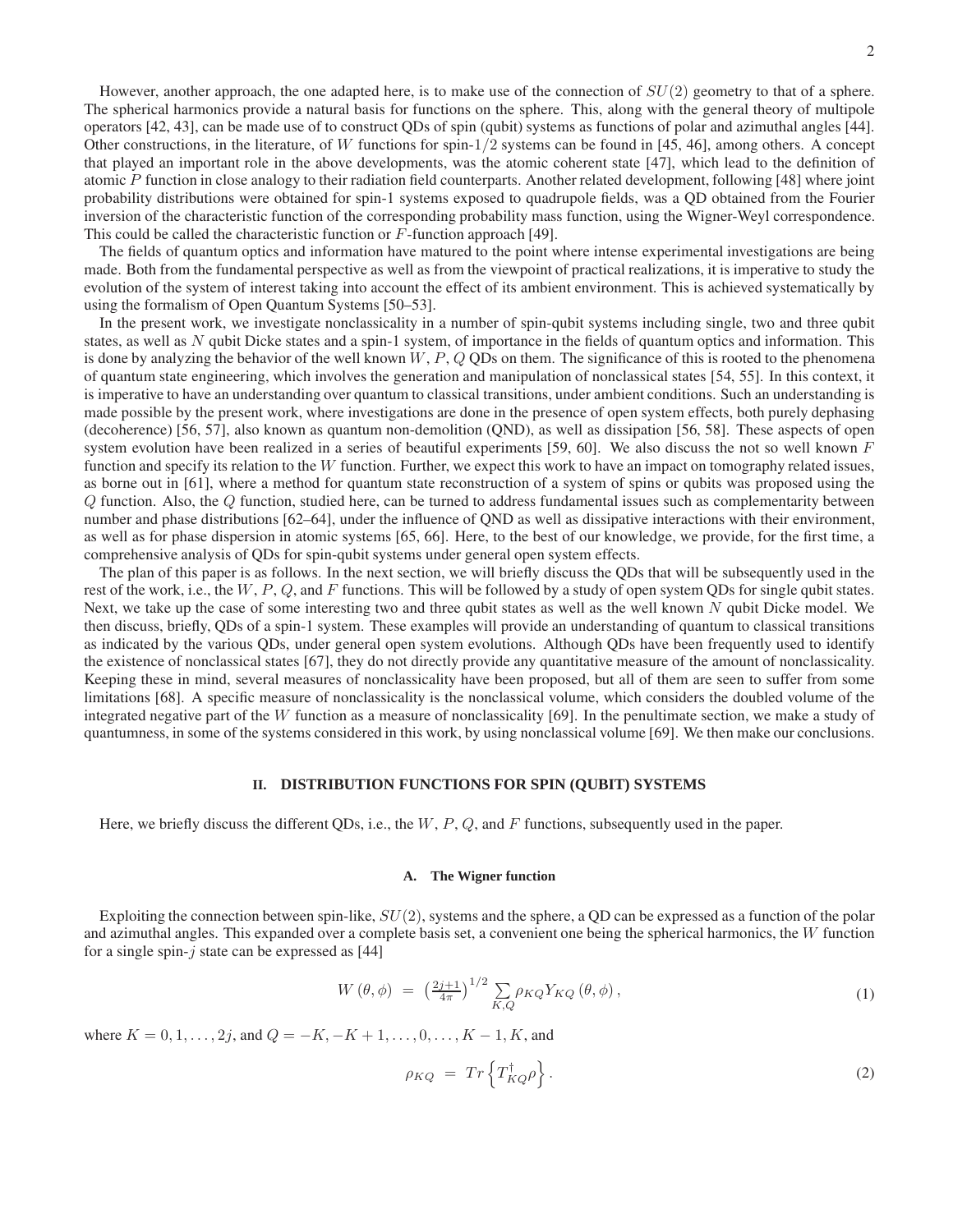Here,  $Y_{KQ}$  are spherical harmonics and  $T_{KQ}$  are multipole operators given by

$$
T_{KQ} = \sum_{m,m'} (-1)^{j-m} (2K+1)^{1/2} \begin{pmatrix} j & K & j \\ -m & Q & m' \end{pmatrix} |j,m\rangle \langle j,m'|,
$$
 (3)

where  $\begin{pmatrix} j_1 & j_2 & j \\ m & m & m \end{pmatrix}$  $m_1$   $m_2$   $m$  $\binom{(-1)^{j_1-j_2-m}}{\sqrt{2j_1+1}}\langle j_1m_1j_2m_2|j-m\rangle$  is the Wigner 3j symbol [70] and  $\langle j_1m_1j_2m_2|j-m\rangle$  is the Clebsh-Gordon coefficient. The multipole operators  $T_{KQ}$  are orthogonal to each other and they form a complete set with property  $T_{KQ}^{\dagger} = (-1)^{Q} T_{K,-Q}$ . The W function is normalized as

$$
\int W(\theta,\phi)\sin\theta d\theta d\phi = 1,
$$

and  $W^* (\theta, \phi) = W (\theta, \phi)$ . Similarly, the W function of a two particle system, each with spin-j is [44, 49]

$$
W(\theta_1, \phi_1, \theta_2, \phi_2) = \left(\frac{2j+1}{4\pi}\right) \sum_{K_1, Q_1 K_2, Q_2} \sum_{K_1, Q_1 K_2 Q_2} \gamma_{K_1 Q_1}(\theta_1, \phi_1) Y_{K_2 Q_2}(\theta_2, \phi_2), \tag{4}
$$

where  $\rho_{K_1Q_1K_2Q_2} = Tr \left\{ \rho T^{\dagger}_{K_1Q_1} T^{\dagger}_{K_2Q_2} \right\}$ . Here,  $W(\theta_1, \phi_1, \theta_2, \phi_2)$  is also normalized as

$$
\int W(\theta_1, \phi_1, \theta_2, \phi_2) \sin \theta_1 \sin \theta_2 d\theta_1 d\phi_1 d\theta_2 d\phi_2 = 1.
$$

Further, it is known that any arbitrary operator can be mapped into the  $W$  function or any other QD discussed here. In what follows, using the same notations we describe  $P$ ,  $Q$  and  $F$  functions for single spin-j state and for two spin-j particles. It may be noted that all the analytic expressions for the QDs given below are normalized.

# **B. The** P **function**

In analogy with the P function for continuous variable systems, the P function for a single spin- $j$  state is defined as [44]

$$
\rho = \int d\theta d\phi P(\theta, \phi) |\theta, \phi\rangle\langle\theta, \phi|,\tag{5}
$$

and can be shown to be

$$
P(\theta,\phi) = \sum_{K,Q} \rho_{KQ} Y_{KQ}(\theta,\phi) \left(\frac{1}{4\pi}\right)^{1/2} (-1)^{K-Q} \left(\frac{(2j-K)!(2j+K+1)!}{(2j)!(2j)!}\right)^{1/2}.
$$
 (6)

The  $P$  function for two spin- $j$  particles is [44, 49]

$$
P(\theta_1, \phi_1, \theta_2, \phi_2) = \sum_{K_1, Q_1 K_2, Q_2} \sum_{K_1, Q_1 K_2, Q_2} \rho_{K_1 Q_1 K_2 Q_2} Y_{K_1 Q_1}(\theta_1, \phi_1) Y_{K_2 Q_2}(\theta_2, \phi_2)
$$
  
 
$$
\times (-1)^{K_1 - Q_1 + K_2 - Q_2} \left(\frac{1}{4\pi}\right) \left( \frac{\sqrt{(2j - K_1)!(2j - K_2)!(2j + K_1 + 1)!(2j + K_2 + 1)!}}{(2j)!(2j)!} \right).
$$
 (7)

Here  $|\theta, \phi\rangle$  is the atomic coherent state [47] and can be expressed in terms of the Wigner-Dicke states  $|j, m\rangle$  as

$$
|\theta,\phi\rangle = \sum_{m=-j}^{j} \left(\frac{2j}{m+j}\right)^{1/2} \sin^{j+m}(\frac{\theta}{2}) \cos^{j-m}(\frac{\theta}{2}) e^{-i(j+m)\phi}|j,m\rangle.
$$
 (8)

## **C. The** Q **function**

Similarly, the  $Q$  function for a single spin- $j$  state is

$$
Q(\theta,\phi) = \frac{2j+1}{4\pi} \langle \theta, \phi | \rho | \theta, \phi \rangle,
$$
\n(9)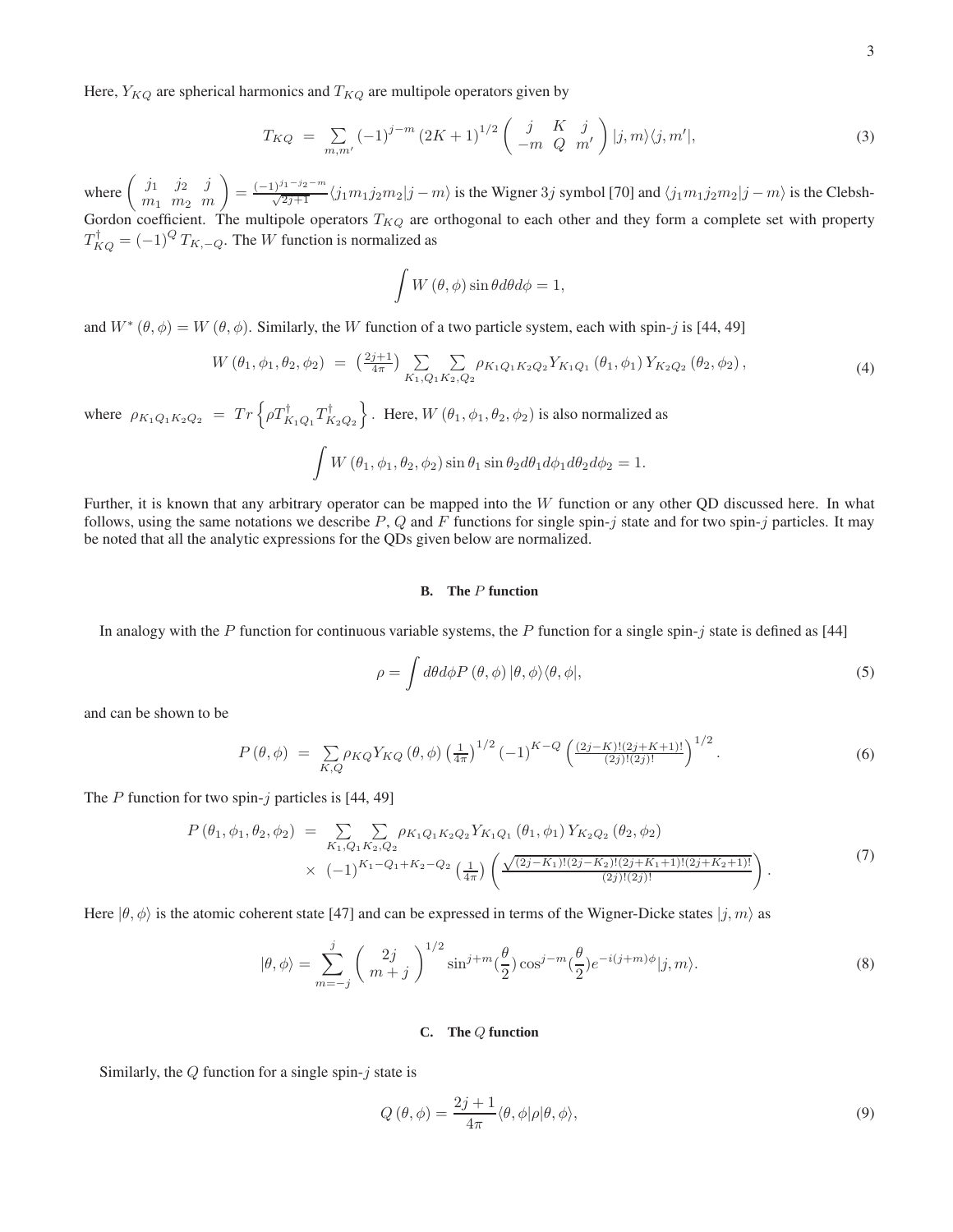and can be expressed as [44]

$$
Q(\theta,\phi) = \sum_{K,Q} \rho_{KQ} Y_{KQ}(\theta,\phi) \left(\frac{1}{4\pi}\right)^{1/2} (-1)^{K-Q} (2j+1) \left(\frac{(2j)!(2j)!}{(2j-K)!(2j+K+1)!}\right)^{1/2}.
$$
 (10)

Further, the normalized  $Q$  function for two particle system of spin- $j$  [44, 49] particles is

$$
Q(\theta_1, \phi_1, \theta_2, \phi_2) = \sum_{K_1, Q_1 K_2, Q_2} \sum_{K_1, Q_1 K_2 Q_2} \rho_{K_1 Q_1 K_2 Q_2} Y_{K_1 Q_1}(\theta_1, \phi_1) Y_{K_2 Q_2}(\theta_2, \phi_2) \left(\frac{(2j+1)^2}{4\pi}\right) \times (-1)^{K_1 - Q_1 + K_2 - Q_2} \left(\frac{(2j)!(2j)!}{\sqrt{(2j-K_1)!(2j-K_2)!(2j+K_1+1)!(2j+K_2+1)!}}\right).
$$
\n(11)

## **D. The** F **function**

The  $F$  distribution function [49] is defined using the relation between Fano statistical tensors and state multipole operators. Specifically, for a single spin- $j$  state, it is defined as [49]

$$
F(\theta,\phi) = \sum_{K,Q} \rho_{KQ} Y_{KQ} (\theta,\phi) \left(\frac{1}{4\pi}\right)^{1/2} \frac{1}{2^K} \left(\frac{(2j+K+1)!}{(2j-K)!\{j(j+1)\}^K}\right)^{1/2}.
$$
 (12)

Similarly, the normalized F function for a two particle, spin-j, [49] system is

$$
F(\theta_1, \phi_1, \theta_2, \phi_2) = \sum_{K_1, Q_1 K_2, Q_2} \sum_{K_1 Q_1 K_2 Q_2} Y_{K_1 Q_1}(\theta_1, \phi_1) Y_{K_2 Q_2}(\theta_2, \phi_2)
$$
  
 
$$
\times \left( \frac{1}{4\pi (2^{K_1 + K_2})} \right) \left( \frac{(2j + K_1 + 1)!(2j + K_2 + 1)!}{(2j - K_1)!(2j - K_2)!\{j(j+1)\}^{K_1 + K_2}} \right)^{1/2}.
$$
 (13)

To summarize, all the QDs discussed in this work are normalized to unity. They are also real functions as they correspond to probability density functions for classical states. The density matrix of a quantum state can be reconstructed from these QDs [6]. One can also calculate the expectation value of an operator from them [44].

It would be appropriate here to make a brief comparison of the QDs, discussed above, with their continuous variable counterparts. The coherent state and thereby the displacement operator D, which generate coherent states from vacuum and is usually expressed as  $D(\phi) = e^{\phi \hat{a}^{\dagger} - \phi^* \hat{a}}$  with  $\hat{a}$ ,  $\hat{a}^{\dagger}$  being the annihilation and creation operators of the given Fock space, respectively, play a central role in these considerations. Thus, for example, the Wigner function, associated with a state  $\rho$  is the symplectic Fourier transform of the mean value of D in the state  $\rho$ , leading to the standard representation of the Wigner function as the Fourier transform of the skewed matrix representation of  $\rho$ ,

$$
W(\eta, \overline{\eta}) = \frac{1}{2\pi} \int_{-\infty}^{\infty} d\xi \langle a - \frac{\xi}{2} | \rho | a + \frac{\xi}{2} \rangle e^{i\xi b}, \qquad (14)
$$

with a and b being real and  $\eta = \frac{1}{\sqrt{2}}$  $\frac{1}{2}(a+ib)$ . Similarly, the P function is associated with the diagonal representation of the state  $\rho$  in terms of the coherent state, while the  $Q$  function is related to the expectation value of  $\rho$ , with respect to coherent states.

The multipole operators  $T_{KQ}$  (3) play a pivotal role in the construction of QDs of spin systems, discussed here. These operators are extensively used in the study of atomic and nuclear radiation and can be shown to have properties analogous to those of the coherent state dispalcement operator  $D$  for usual continuous variable bosonic systems [44]. In this sense, the properties of spin QDs are analogous to those of their continuous variable counterparts, with the atomic coherent state playing the role of the usual coherent state. Thus, for example, even though, for the spin (qubit) systems, both  $P$  and  $W$  QDs are witnesses of quantum correlations, in the sense that their negative values indicate quantumnes in the system, it is possible for a scenario wherein the P function is negative and W is positive, but not viceversa. The Q function is always positive, while the F function is same as the W function for spin- $\frac{1}{2}$  systems, as shown below.

Before proceeding further, it is worth noting here that for all the spin- $\frac{1}{2}$  states (qubits), single or multi-qubit, the W and F QDs are identical. Specifically, for the single qubit case, the W function is

$$
W_{\frac{1}{2}}\left(\theta,\phi\right)=\frac{1}{\sqrt{2\pi}}{\sum_{K,Q}}M_{K,Q}\left(\theta,\phi\right),
$$

where  $M_{K,Q}(\theta, \phi) = \rho_{KQ} Y_{KQ}(\theta, \phi)$ , while, the F function is

$$
F_{\frac{1}{2}}(\theta,\phi) = \frac{1}{\sqrt{4\pi}} \sum_{K,Q} M_{K,Q}(\theta,\phi) \left(\frac{(2+K)!}{3^K (1-K)!}\right)^{1/2},
$$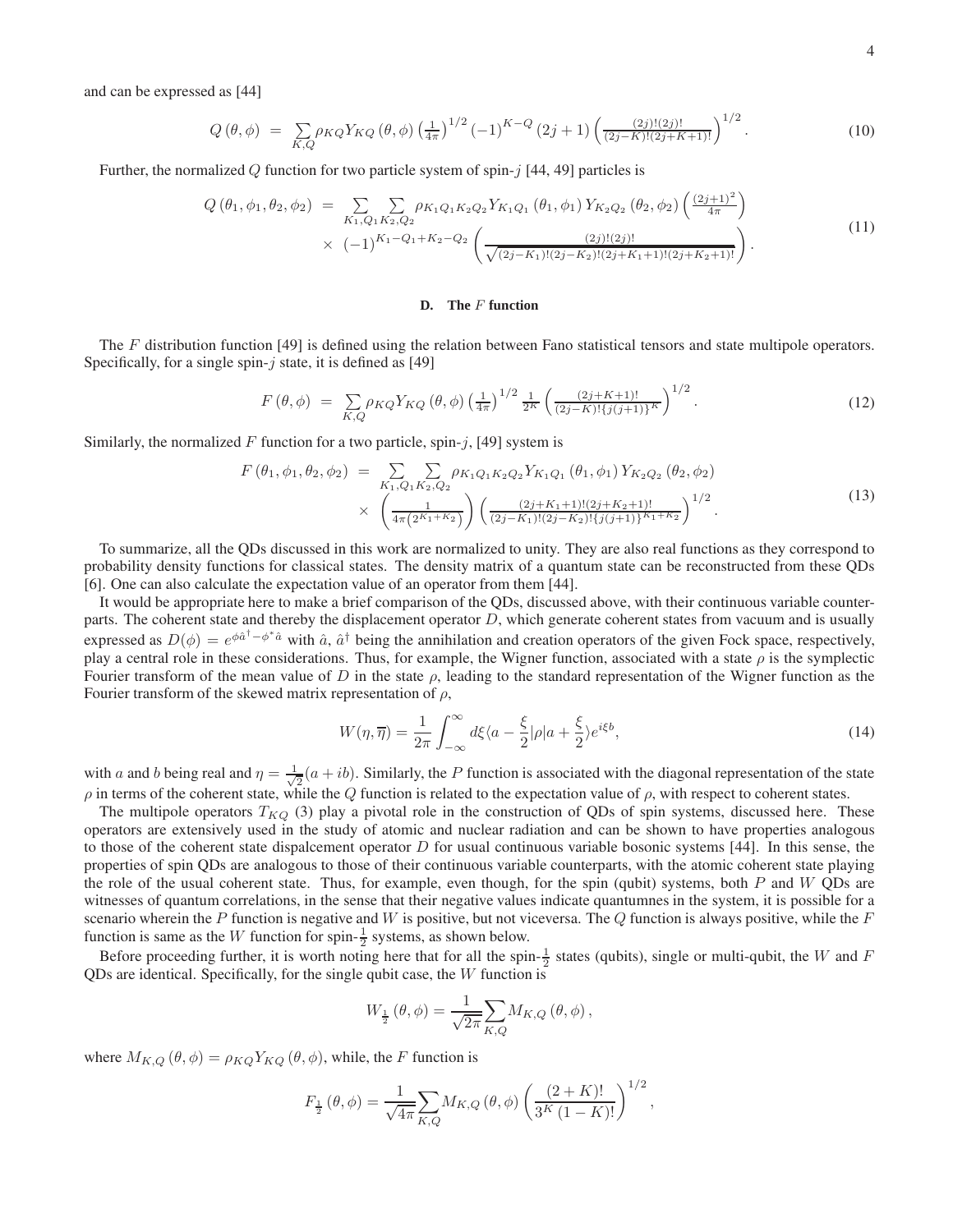where the term inside the brackets with square root is 2 for both the values of K (i.e., 0 or 1). Similarly, for two spin- $\frac{1}{2}$  states, the  $W$  and  $F$  functions are

$$
F_{\frac{1}{2},\frac{1}{2}}(\theta_1,\phi_1,\theta_2,\phi_2) = \frac{1}{4\pi} \sum_{K_1,Q_1K_2,Q_2} M_{K_1Q_1K_2Q_2}(\theta_1,\phi_1,\theta_2,\phi_2) \left(\frac{(2+K_1)!(2+K_2)!}{3^{K_1+K_2}(1-K_1)!(1-K_2)!}\right)^{1/2}
$$
  
\n
$$
= \frac{1}{2\pi} \sum_{K_1,Q_1K_2,Q_2} M_{K_1Q_1K_2Q_2}(\theta_1,\phi_1,\theta_2,\phi_2)
$$
  
\n
$$
= W_{\frac{1}{2},\frac{1}{2}}(\theta_1,\phi_1,\theta_2,\phi_2),
$$

where  $M_{K_1Q_1K_2Q_2}(\theta_1, \phi_1, \theta_2, \phi_2) = \rho_{K_1Q_1K_2Q_2} Y_{K_1Q_1}(\theta_1, \phi_1) Y_{K_2Q_2}(\theta_2, \phi_2)$ , and the term in the brackets is 4 for all the possible values of  $K_1$  and  $K_2$ . This can further be extended for higher number of spin- $\frac{1}{2}$  states.

Since the W and F functions are the same for spin- $\frac{1}{2}$  systems, we will not discuss the evolution of the F function of these systems.

# **III. DISTRIBUTION FUNCTIONS FOR SINGLE SPIN-** $\frac{1}{2}$  **STATES**

Here, we consider single spin- $\frac{1}{2}$  states, initially in an atomic coherent state, in the presence of two different noises, i.e., QND [56, 57], which are purely dephasing, and the dissipative SGAD (Squeezed Generalized Amplitude Damping) [56, 58] noises. For calculating the QDs, we will require multipole operators for  $j = \frac{1}{2}$  and m,  $m' = \pm \frac{1}{2}$ , giving  $K = 0$  and 1. For  $K = 0$ ,  $Q = 0$ , and for  $K = 1$ ,  $Q = 1$ , 0, -1. Using these, the multipole operators  $T_{KQ}$  can be obtained as  $T_{00} = \frac{1}{\sqrt{2}}$ 2  $\left[\begin{array}{cc} 1 & 0 \\ 0 & 1 \end{array}\right],$  $T_{11} = \begin{bmatrix} 0 & 0 \\ -1 & 0 \end{bmatrix}, T_{10} = \frac{1}{\sqrt{2}}$ 2  $\begin{bmatrix} 1 & 0 \end{bmatrix}$  $0 -1$  $\Bigg\},$  and  $T_{1-1} = \begin{bmatrix} 0 & 1 \\ 0 & 0 \end{bmatrix}.$ 

## **A. Atomic coherent state in QND noise**

The master equation of the system interacting with a squeezed thermal bath and undergoing a QND evolution [57] is

$$
\dot{\rho}_{nm}(t) = \left[ -\frac{i}{\hbar} \left( E_n - E_m \right) + i \dot{\eta} (t) \left( E_n^2 - E_m^2 \right) - \left( E_n - E_m \right)^2 \dot{\gamma} (t) \right] \rho_{nm}(t), \tag{15}
$$

where  $E_n$ s are the eigenvalues of the system Hamiltonian in the system eigenbasis  $|n\rangle$ , which here would correspond to the Wigner-Dicke states [4];

$$
\eta(t) = -\sum_{k} \frac{g_k^2}{\hbar^2 \omega_k^2} \sin(\omega_k t)
$$

and

$$
\gamma(t) = \frac{1}{2} \sum_{k} \frac{g_k^2}{\hbar^2 \omega_k^2} \coth\left(\frac{\beta \hbar \omega_k}{2}\right) \left| \left(e^{i\omega_k t} - 1\right) \cosh\left(r_k\right) + \left(e^{-i\omega_k t} - 1\right) \sinh\left(r_k\right) e^{2i\Phi_k} \right|^2.
$$

Here,  $\beta = \frac{1}{k_B T}$ , and  $k_B$  is the Boltzmann constant, while  $r_k$  and  $\Phi_k$  are the squeezing parameters. The initial density matrix for the atomic coherent state is

$$
\rho(0) = |\alpha, \beta\rangle \langle \alpha, \beta|,\tag{16}
$$

where  $|\alpha, \beta\rangle$  is given by Eq. (8). The density matrix (16) in the presence of QND noise at time t becomes

$$
\rho_{jm,jn}(t) = e^{-i\omega(m-n)t}e^{i(\hbar\omega)^2(m^2-n^2)\eta(t)}e^{-(\hbar\omega)^2(m-n)^2\gamma(t)}\rho_{jm,jn}(0),\tag{17}
$$

where

$$
\rho_{jm,jn}(0) = \langle j,m|\rho(0) |j,n\rangle \n= \langle j,m|\alpha,\beta\rangle \langle \alpha,\beta|j,n\rangle.
$$
\n(18)

For  $j = \frac{1}{2}$ , the initial density matrix is

$$
\rho(0) = \begin{bmatrix} \sin^2\left(\frac{\alpha}{2}\right) & \frac{1}{2}e^{-i\beta}\sin\alpha\\ \frac{1}{2}e^{i\beta}\sin\alpha & \cos^2\left(\frac{\alpha}{2}\right) \end{bmatrix},\tag{19}
$$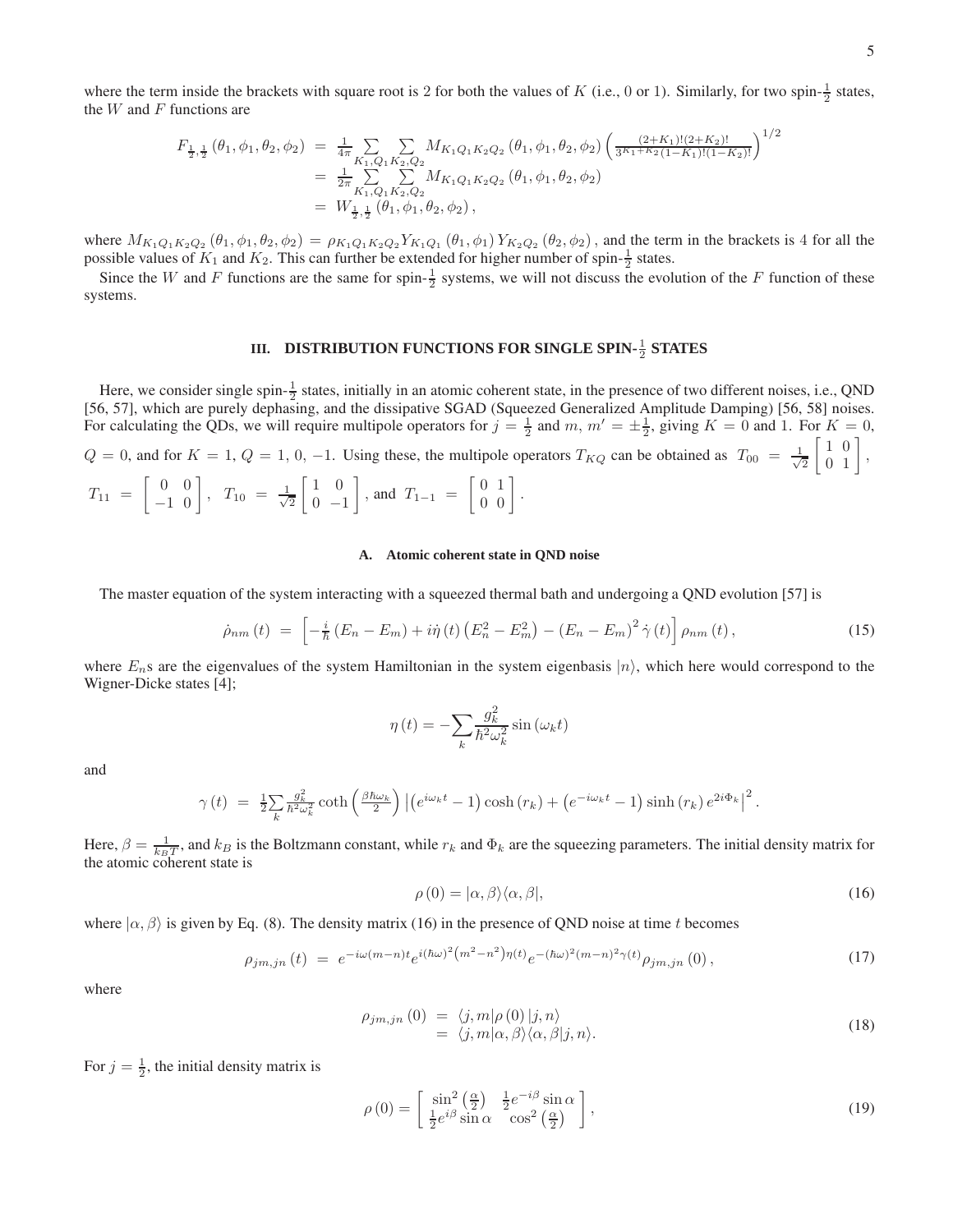

Figure 1: (Color online) Plot (a) shows the variation of all QDs with time (*t*) for single spin- $\frac{1}{2}$  atomic coherent state in the presence of QND noise with bath parameters  $\gamma_0 = 0.1$ ,  $\omega_c = 100$ , squeezing parameters  $r = 0$ ,  $a = 0$ , and  $\omega = 1.0$  at temperature  $T = 1$ , and  $\alpha = \frac{\pi}{2}, \beta = \frac{\pi}{3}, \theta = \frac{\pi}{3}, \phi = \frac{\pi}{4}$ , in the units of  $\hbar = k_B = 1$ . The smooth (blue) line, dashed (red) line and dot-dashed (magenta) line correspond to the W, P and Q functions, respectively; (b) and (c) show the variation of W and P functions with time for different temperatures  $T = 0$ , 1 and 2 by smooth (blue) lines, dashed (red) lines and dot-dashed (magenta) lines, respectively.

which in the presence of QND noise becomes

$$
\rho(t) = \begin{bmatrix} \sin^2\left(\frac{\alpha}{2}\right) & \frac{1}{2}e^{-i\omega t}e^{-(\hbar\omega)^2\gamma(t)}e^{-i\beta}\sin\alpha\\ \frac{1}{2}e^{i\omega t}e^{-(\hbar\omega)^2\gamma(t)}e^{i\beta}\sin\alpha & \cos^2\left(\frac{\alpha}{2}\right) \end{bmatrix}.
$$
\n(20)

Here, we consider the case of an Ohmic bath for which analytic expressions for  $\gamma(t)$ , both for zero and high temperatures, can be obtained [57]. These are functions of the bath parameters  $\gamma_0$  and  $\omega_c$  as well as squeezing parameters r and  $\phi$ , with  $\phi = a\omega$ and a is a constant dependent on the squeezed bath. Now, using multipole operators, mentioned above, analytic expressions of the different QDs can be obtained. For example, we have obtained the  $W$  function for a qubit, starting from an atomic coherent state, in the presence of QND noise as

$$
W(\theta,\phi) = \frac{1}{4\pi} \left( 1 - \sqrt{3} \cos \alpha \cos \theta + \sqrt{3} e^{-(\hbar \omega)^2 \gamma(t)} \cos (\beta + \omega t + \phi) \sin \alpha \sin \theta \right),\tag{21}
$$

while, the corresponding  $P$  and  $Q$  QDs are obtained as

$$
P(\theta,\phi) = \frac{1}{4\pi} \left( 1 + 3\cos\alpha\cos\theta + 3e^{-(\hbar\omega)^2 \gamma(t)}\cos\left(\beta + \omega t + \phi\right)\sin\alpha\sin\theta \right),\tag{22}
$$

and

$$
Q(\theta,\phi) = \frac{1}{4\pi} \left( 1 + \cos\alpha\cos\theta + e^{-(\hbar\omega)^2 \gamma(t)}\cos\left(\beta + \omega t + \phi\right)\sin\alpha\sin\theta \right),\tag{23}
$$

respectively. All the QDs calculated in Eqs. (21)-(23) can be used to get the corresponding noiseless QDs for the same system and this also serves as a nice consistency check of the calculations. The variation of the QDs, Eqs. (21)-(23), for some specific parameter values are shown in Fig. 1 a-c, where the effect of the presence of noise on the QDs can be easily observed. Both the  $P$  and  $W$  functions are found to exhibit negative values indicative of quantumness in the system. Also, in Fig. 1 b-c, we can see that with an increase in temperature  $T$ , the QDs tend to become less negative, which is an indicator of a move towards classicality, as expected. Interestingly, in Fig. 1 a, we do not observe any zero of the  $Q$  function which implies that the  $Q$ function does not show any signature of nonclassicality in this particular case. The oscillatory nature of the QDs for atomic coherent state when subjected to QND noise can be attributed to the purely dephasing effect of the QND interaction. That is, this process involves decoherence without any dissipation. At temperature  $T = 0$  decoherence is minimal and hence an oscillatory pattern is observed in the depicted time scale. With increase in  $T$ , resulting in increase in the influence of decoherence, these oscillations gradually decrease.

## **B. Atomic coherent state in SGAD noise**

Now, we take up a spin  $j = \frac{1}{2}$ , starting from an atomic coherent state, given by Eq. (19), evolving under a Squeezed Generalized Amplitude Damping (SGAD) channel, incorporating the effects of dissipation and bath squeezing and which includes the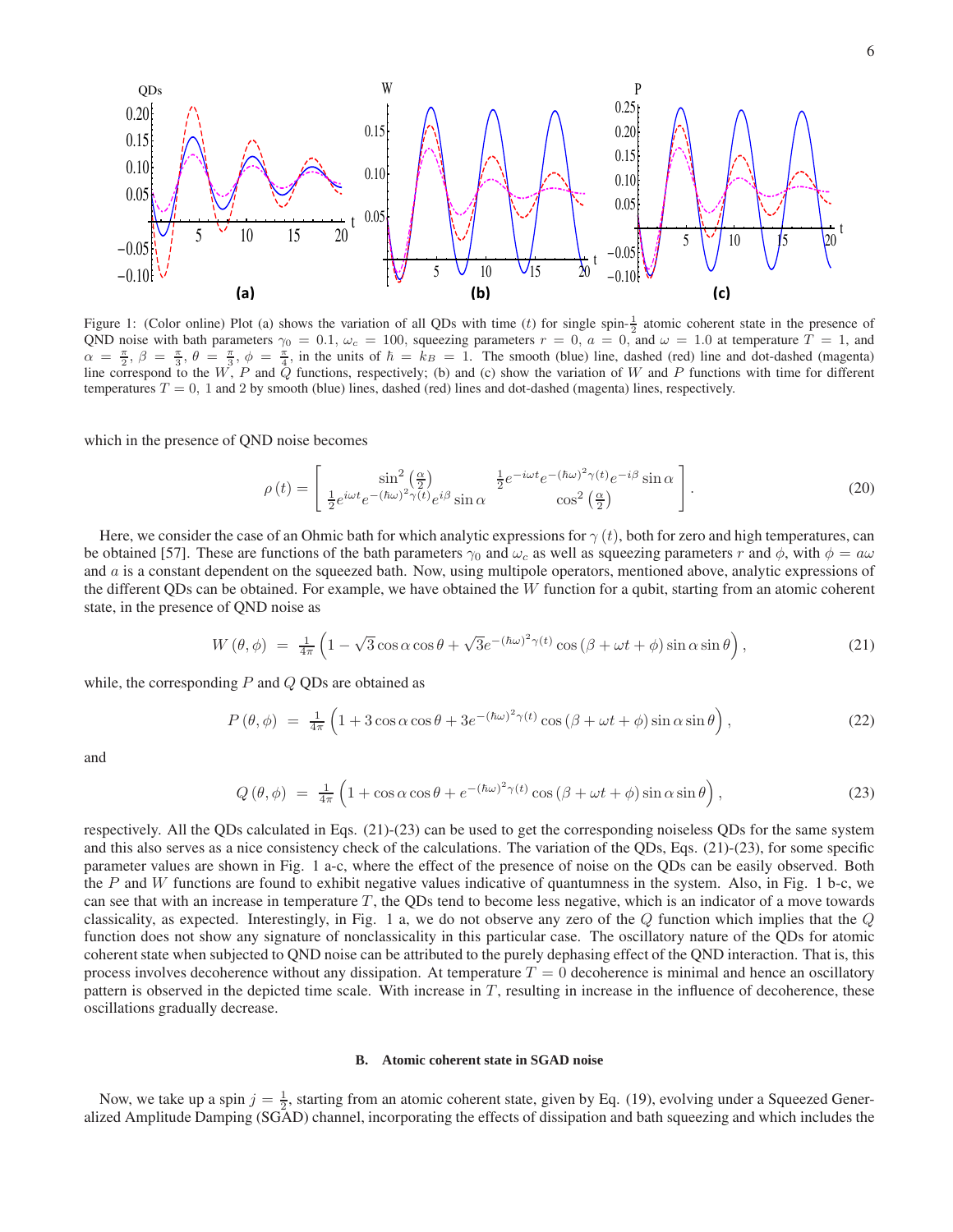well known amplitude damping (AD) and generalized amplitude damping (GAD) channels as special cases. The Kraus operators of the SGAD channel are [58]

$$
E_0 = \sqrt{p} \begin{bmatrix} \sqrt{1 - \lambda(t)} & 0 \\ 0 & 1 \end{bmatrix},
$$
  
\n
$$
E_1 = \sqrt{p} \begin{bmatrix} 0 & 0 \\ \sqrt{\lambda(t)} & 0 \end{bmatrix},
$$
  
\n
$$
E_2 = \sqrt{1 - p} \begin{bmatrix} \sqrt{1 - \mu(t)} & 0 \\ 0 & \sqrt{1 - \nu(t)} \end{bmatrix},
$$
  
\n
$$
E_3 = \sqrt{1 - p} \begin{bmatrix} 0 & \sqrt{\nu(t)} \\ \sqrt{\mu(t)}e^{-i\xi(t)} & 0 \end{bmatrix},
$$
\n(24)

where  $\lambda = \frac{1}{p} \left\{ 1 - (1-p) \left[ \mu + \nu \right] - \exp \left( -\gamma_0 \left( 2N + 1 \right) t \right) \right\}, \ \mu = \frac{2N+1}{2N(1-p)}$  $\frac{\sinh^2(\gamma_0 a t/2)}{\sinh^2(\gamma_0 (2N+1)t/2)} \exp(-\frac{\gamma_0}{2}(2N+1)t)$ , and  $\nu = \frac{N}{(1-p)(2N+1)} \left\{ 1 - \exp(-\gamma_0(2N+1)t) \right\}$ . Here, for convenience we have omitted the time dependence in the argument of different time dependent parameters (e.g.,  $\lambda(t)$ ,  $\mu(t)$ ,  $\nu(t)$ , etc.) in the Kraus operators of SGAD noise. Here,  $\gamma_0$  is the spontaneous emission rate,  $a = \sinh(2r)(2N_{th} + 1)$ , and  $N = N_{th} \left\{ \cosh^2(r) + \sinh^2(r) \right\} + \sinh^2(r)$ , with  $N_{th} = 1/\{\exp(\hbar\omega/k_BT) - 1\}$  being the Planck distribution. Here, r and the bath squeezing angle ( $\xi(t)$ ) are the bath squeezing parameters. The expression for  $p$  in the above equations has an analytic, though complicated, expression, and we refer the reader to [58] for details. Application of the above Kraus operators to the initial state results in

$$
\rho(t) = \sum_{i=0}^{3} E_i(t) \, \rho(0) \, E_i^{\dagger}(t) \, .
$$

The state at time  $t$  can be obtained as

$$
\rho(t) = \begin{bmatrix} \rho_{11} & \rho_{21}^* \\ \rho_{21} & 1 - \rho_{11} \end{bmatrix},
$$
\n(25)

where

$$
\rho_{11} = \frac{1}{2} \{ 1 - \mu + \nu - p(\lambda - \mu + \nu) + (-1 + \mu + \nu + p(\lambda - \mu - \nu)) \cos \alpha \},
$$

and

$$
\rho_{21} = \frac{1}{2} \sin \alpha \left\{ (1-p) \sqrt{\mu \nu} e^{-i(\beta + \xi)} + p \sqrt{1 - \lambda} e^{i\beta} + (1-p) \sqrt{(1 - \mu)(1 - \nu)} e^{i\beta} \right\}.
$$

Using this density matrix, we can calculate the evolution of the different QDs, in a manner similar to the previous example of evolution under QND channel, leading to

$$
W(\theta,\phi) = \frac{1}{4\pi} \left[ 1 + \sqrt{3} \left\{ -\mu + \nu - p(\lambda - \mu + \nu) + (-1 + \mu + \nu + p(\lambda - \mu - \nu)) \cos \alpha \right\} \cos \theta + \sqrt{3} \left\{ \left\{ p\sqrt{1-\lambda} + (1-p)\sqrt{(1-\mu)(1-\nu)} \right\} \cos (\beta + \phi) + (1-p)\sqrt{\mu \nu} \cos (\beta + \xi - \phi) \right\} \sin \alpha \sin \theta \right];
$$
\n(26)

$$
P(\theta,\phi) = \frac{1}{4\pi} \left[ 1 - 3\left\{ -\mu + \nu - p(\lambda - \mu + \nu) + (-1 + \mu + \nu + p(\lambda - \mu - \nu))\cos\alpha \right\} \cos\theta + 3\left( \left\{ p\sqrt{1 - \lambda} + (1 - p)\sqrt{(1 - \mu)(1 - \nu)} \right\} \cos(\beta + \phi) + (1 - p)\sqrt{\mu\nu} \cos(\beta + \xi - \phi) \right) \sin\alpha \sin\theta \right];
$$
\n(27)

and

$$
Q(\theta,\phi) = \frac{1}{4\pi} \left[ 1 - \left\{-\mu + \nu - p(\lambda - \mu + \nu) + (-1 + \mu + \nu + p(\lambda - \mu - \nu))\cos\alpha\right\} \cos\theta + \left( \left\{p\sqrt{1-\lambda} + (1-p)\sqrt{(1-\mu)(1-\nu)}\right\} \cos(\beta + \phi) + (1-p)\sqrt{\mu\nu} \cos(\beta + \xi - \phi) \right) \sin\alpha \sin\theta \right].
$$
\n(28)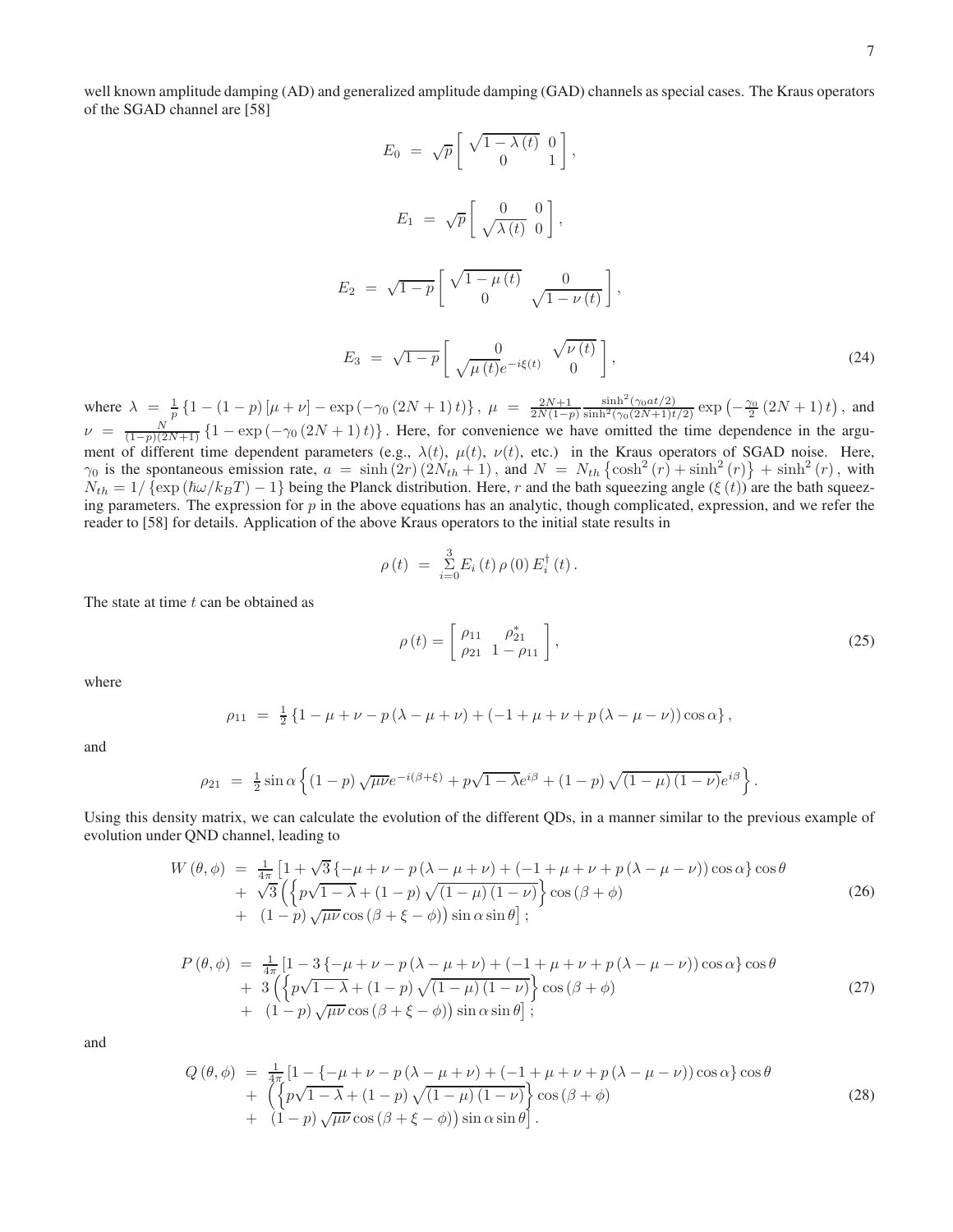

Figure 2: (Color online) The variation of all the distribution functions with time (*t*) is shown together for a single spin- $\frac{1}{2}$  atomic coherent state in the presence of the SGAD noise for zero bath squeezing angle in units of  $\hbar = k_B = 1$ , with  $\omega = 1.0$ ,  $\gamma_0 = 0.05$ , and  $\alpha = \frac{\pi}{2}$ ,  $\beta = \frac{\pi}{3}$ ,  $\theta =$  $\frac{\pi}{2}$ ,  $\phi = \frac{\pi}{3}$ . In (a) the variation with time is shown for temperature  $T = 3.0$  in the absence of squeezing parameter, i.e.,  $r = 0$ . In (b) the effect of the change in squeezing parameter for same temperature, i.e.,  $T = 3.0$  is shown by using the squeezing parameter  $r = 1.0$ , keeping all the other values as same as that used in (a). Further, in (c) keeping  $r = 1.0$  as in (b), the temperature is increased to  $T = 10$  to show the effect of variation in T. In (c) time is varied only up to  $t = 5$  to emphasize the effect of temperature. In all the three plots, smooth (blue), dashed (red) and dotted-dashed (magenta) lines correspond to the  $W, P$  and  $Q$  functions, respectively.

The variation of all the QDs with time  $(t)$  for some specific values of the parameters is depicted in Fig. 2, which incorporates both temperature and squeezing. A comparison of the Figs. 2 a and 2 b brings out the effect of squeezing on the evolution of QDs. Further, it is easily observed that with the increase in  $T$ , the quantumness reduces. An important point to notice here, is that if we make the noise parameters zero, i.e., in the absence of noise, the different QDs given by Eqs. (26)-(28), reduce to a form exactly equal to the corresponding noiseless QDs obtained for QND evolutions (Eqs. (21)-(23)). Also, results for generalized amplitude damping channel can be obtained in the limit of vanishing squeezing, i.e., for  $\mu(t) = 0$  and  $\lambda(t) = \nu(t)$ , while corresponding results for QDs under evolution of an amplitude damping channel can be obtained by further setting  $T = 0$ , and  $p = 1$ . Further, it would be apt to mention here that the oscillatory nature of the QDs for an atomic coherent state evolving under QND noise is not seen here. This is consistent with the fact that the SGAD noise is dissipative in nature, involving decoherence along with dissipation.

## **IV. QDS FOR MULTIQUBIT SYSTEMS UNDERGOING QND AND DISSIPATIVE EVOLUTIONS**

Now, we wish to study the evolution of QDs for some interesting two and three qubit systems under general open system evolutions. We will also take up the well known  $N$ -qubit Dicke model. In each case, we study the nonclassicality exhibited by the system under consideration.

## **A. Two qubits in the presence of QND noise**

The density matrix for a system of two qubits in QND interaction with a squeezed thermal bath, as obtained in Ref. [71], is

$$
\rho_{\{i_n,j_n\}}^s(t) \ = \ \exp\left[i\left\{\Theta_{\{i_n,j_n\}}(t) - \Lambda_{\{i_n,j_n\}}(t)\right\}\right] \exp\left[-\Gamma_{\{i_n,j_n\}}^{sq}(t)\right] \rho^s(0),\tag{29}
$$

where  $\rho_{\{i_n,j_n\}}^s(t)$  is the two-qubit reduced density matrix obtained by tracing out the bath (reservoir) degrees of freedom and has the matrix representation  $\langle i_2, i_1 | \rho^s(t) | j_2, j_1 \rangle$ , and  $\{i_n, j_n\}$  stands for  $i_1, j_1; i_2, j_2$ . In this model, the system-bath coupling is dependent upon the position of the qubit, resulting in the classification of the dynamics into two regimes: (a) Localized model, where the inter-qubit spacing is greater than or of the order of the length scale set by the bath, and (b) Collective model, where the qubits are close enough to experience the same bath [71]. Here, for the sake of brevity, we will provide details of the localized model only. The terms  $\Theta_{\{i_n,j_n\}}(t)$ ,  $\Lambda_{\{i_n,j_n\}}(t)$  and  $\Gamma_{\{i_n,j_n\}}^{sq}$  ${^{sq}}_{\{i_n,j_n\}}(t)$  have different expressions in the localized and collective models. The superscript  $sq$  indicates that the bath starts in a squeezed thermal initial state. For convenience, the two particle index in Eq. (29) is denoted by a single 4-level index in the following manner:

$$
-\frac{1}{2}, -\frac{1}{2} \equiv 0; -\frac{1}{2}, \frac{1}{2} \equiv 1; \frac{1}{2}, -\frac{1}{2} \equiv 2; \frac{1}{2}, \frac{1}{2} \equiv 3.
$$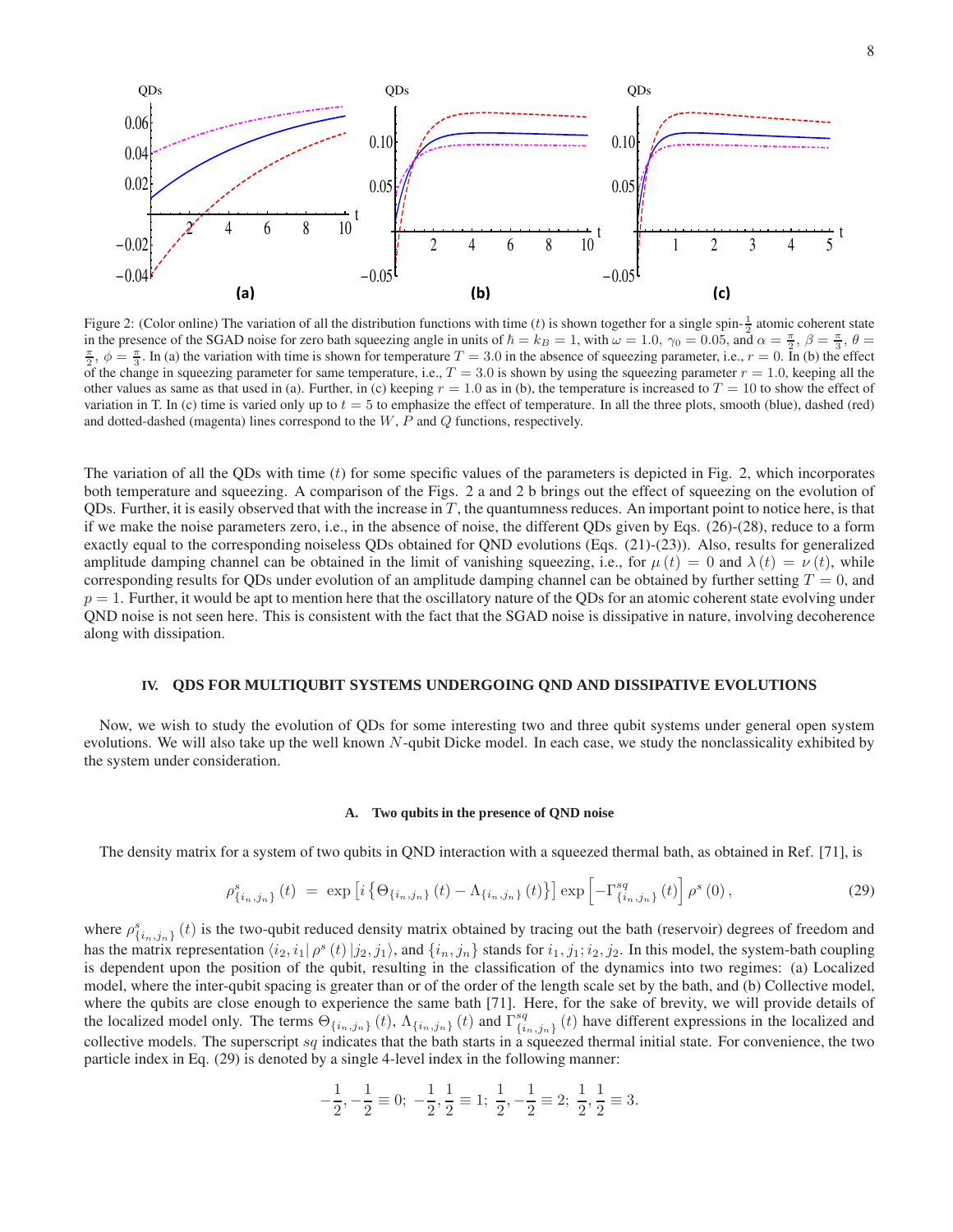All the sixteen terms, of the density matrix, can be analytically calculated for a given initial state  $\rho^s(0)$ . In the localized model, considered here, the density matrix is obtained using the symmetry of the density matrix  $\rho^s(t)$ , i.e., symmetries between the matrix elements and hermiticity of the density matrix, and the expressions of different terms in Eq. (29) [71]. The elements

$$
\rho_{32}^{s}(t) = \rho_{23}^{*s}(t) = \rho_{01}^{s}(t) = \rho_{10}^{*s}(t),
$$

are obtained using

$$
\Theta_{32}(t) = \Theta_{01}(t) = -\Theta_{23}(t) = -\Theta_{10}(t)
$$
  
= 
$$
\int_0^\infty d\omega I(\omega) S(\omega, t) \cos \omega t_s,
$$

and

$$
\begin{array}{rcl}\n\Lambda_{32}(t) & = & \Lambda_{01}(t) = -\Lambda_{23}(t) = -\Lambda_{10}(t) \\
& = & -\int_0^\infty d\omega I(\omega) C(\omega, t) \sin \omega t_s,\n\end{array}
$$

where  $I(\omega)$  is the bath spectral density. In the Ohmic case considered here,  $I(\omega) = \frac{\gamma_0}{\pi} \omega e^{-\omega/\omega_c}$ , where  $\gamma_0$  and  $\omega_c$  are bath parameters. We have  $S(\omega, t) = \frac{\omega t - \sin \omega t}{\omega^2}$ ,  $C(\omega, t) = \frac{1 - \cos \omega t}{\omega^2}$ ,  $\omega t_s \equiv k \cdot r_{mn}$ , where  $r_{mn}$  is the inter-qubit spacing and  $t_s$  is the transit time introduced for the purpose of expressing the coupling of the diagonal elements of the density matrix are

$$
\rho_{aa}^{s}(t) = \rho_{aa}^{s}(0), \text{ where } a = 0, 1, 2, 3,
$$

implying an unchanging population, a characteristic of QND evolution. Also,

$$
\rho_{21}^{s} (t) = \rho_{12}^{*s} (t) = \rho_{12}^{s} (t) ,
$$
  

$$
\rho_{30}^{s} (t) = \rho_{03}^{*s} (t) = \rho_{03}^{s} (t) ,
$$

i.e., these elements are purely real and for these  $\Theta(t) = 0 = \Lambda(t)$ . The remaining elements are

$$
\rho_{31}^{s}(t) = \rho_{13}^{*s}(t) = \rho_{02}^{s}(t) = \rho_{20}^{*s}(t),
$$

and for their calculation we need

$$
\Theta_{31}(t) = \Theta_{02}(t) = -\Theta_{13}(t) = -\Theta_{20}(t)
$$
  
= 
$$
\int_0^\infty d\omega I(\omega) S(\omega, t) \cos \omega t_s,
$$

and

$$
\begin{array}{rcl}\n\Lambda_{31}(t) & = & \Lambda_{02}(t) = -\Lambda_{13}(t) = -\Lambda_{20}(t) \\
& = & \int_0^\infty d\omega I(\omega) \, C(\omega, t) \sin \omega t_s.\n\end{array}
$$

For the determination of all these elements of the density matrix at time t, we also need  $\Gamma^{sq}(t)$  which have complex expressions and can be seen in [71]. Once the density matrix at time  $t$  is obtained, the corresponding ODs can be obtained from the prescription discussed above. However, getting analytic expressions for different QDs, here, is a cumbersome task; hence we will resort to numerically plotting them. Without loss of generality, we consider here our initial state to be such that all the sixteen elements of the density matrix at time  $t = 0$  are 0.25. The effect of QND interaction on different QDs obtained for this particular choice of initial state is shown in Fig. 3. As can be seen from the figure, both the  $P$  and  $W$  functions exhibit negative values, indicative of quantumness in the system, for some time after initiation of the evolution, before becoming positive, due to dephasing caused by the bath. As expected, the  $P$  function is a stronger indicator of quantumness than the  $W$  function, while the Q function is always positive, by construction.

# **B. Two qubits under dissipative evolution**

Here, we study the evolution of QDs, for two qubit systems, undergoing dissipative evolution, first interacting with a vacuum bath,  $T = 0$  and zero bath squeezing, and then under the influence of a squeezed thermal bath, finite T and bath squeezing. Here, we will make use of the results worked out in Ref. [72].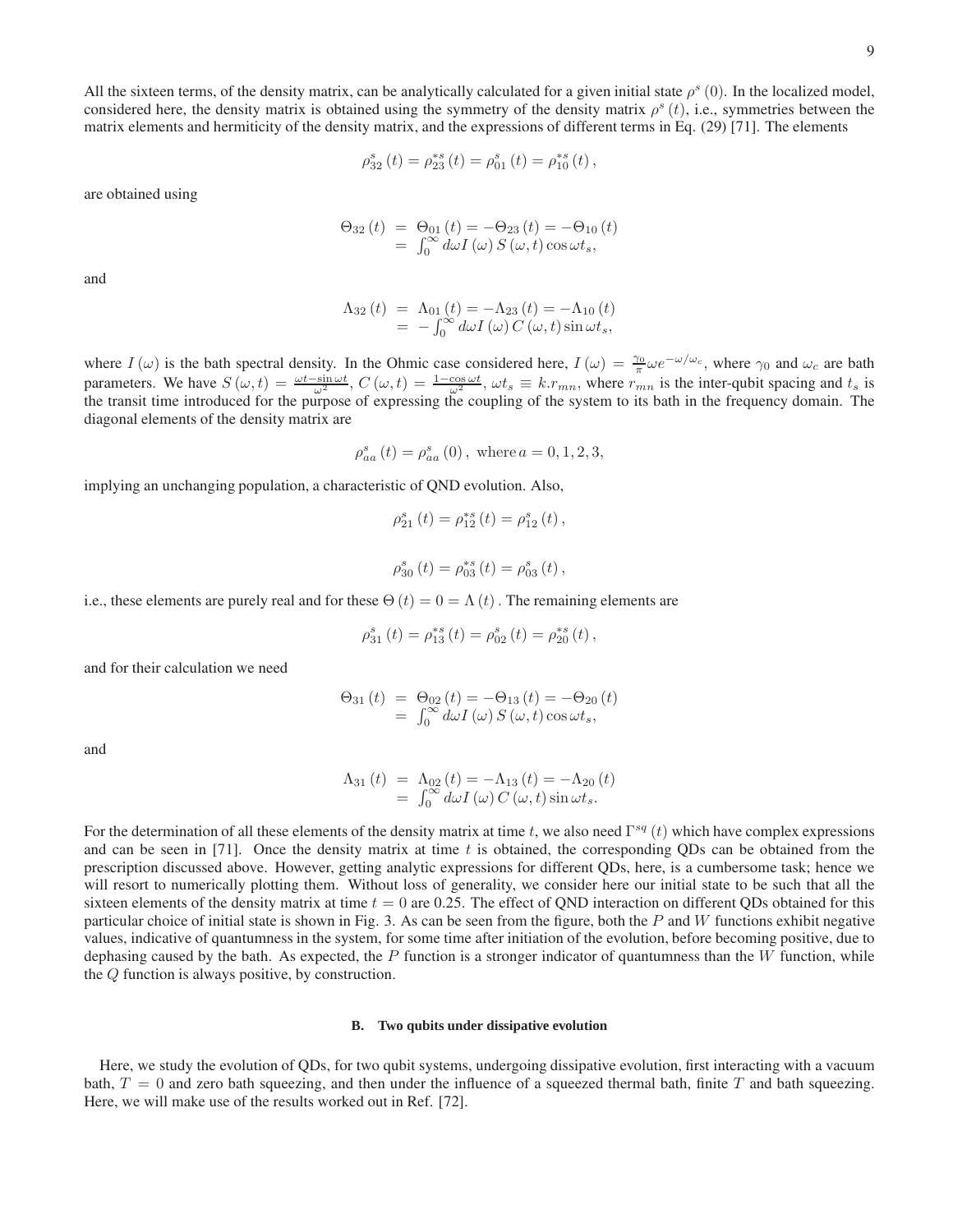

Figure 3: (Color online) The plot shows the variation of all the QDs with time for two qubits undergoing QND evolution with  $\gamma_0 = 0.01$ ,  $\omega_c =$ 100,  $k.r_{ab} = 0.05$ , squeezing parameters  $r = 0.05$ ,  $a = 0$ , which implies zero squeezing angle, and temperature  $T = 2$  with  $\theta_1 = \frac{\pi}{3}$ ,  $\theta_2 =$  $\frac{\pi}{4}$ ,  $\phi_1 = \pi$ ,  $\phi_2 = \frac{\pi}{3}$  in units of  $\hbar = k_B = 1$ . The smooth (blue), large dashed (red), and small dashed (magenta) lines correspond to W, P and Q functions, respectively.

#### *1. Vacuum bath*

The density matrix, in the dressed state basis, can be used for calculating different QDs. We consider the initial state with one qubit in the excited state  $|e_1\rangle$  and the other in the ground state  $|g_2\rangle$ , i.e.,  $|e_1\rangle |g_2\rangle$ . The two-qubit reduced density matrix is given by

$$
\rho(t) = \begin{bmatrix}\n\rho_{ee}(t) & \rho_{es}(t) & \rho_{ea}(t) & \rho_{eg}(t) \\
\rho_{es}^*(t) & \rho_{ss}(t) & \rho_{sa}(t) & \rho_{sg}(t) \\
\rho_{ea}^*(t) & \rho_{sa}^*(t) & \rho_{aa}(t) & \rho_{ag}(t) \\
\rho_{eg}^*(t) & \rho_{sg}^*(t) & \rho_{ag}^*(t) & \rho_{gg}(t)\n\end{bmatrix},
$$
\n(30)

where analytic expressions of all the elements of the density matrix in Eq. (30) can be seen from Eqs. (23)-(32) of Ref. [72].

Here, we consider identical qubits. The dynamics involve collective coherent effects due to the multiqubit interaction, as well collective incoherent effects due to dissipative multiqubit interaction with the bath, and spontaneous emission. Analytic expressions of the corresponding QDs are very cumbersome, hence we resort to numerically studying the QDs for some parameters. Values of different parameters are as follows wavevector and mean frequency  $k_0 = \omega_0 = 1$ , spontaneous emission rate  $\Gamma_j = 0.05$ , and  $\hat{\mu} \cdot \hat{r}_{ij} = 0$ , where  $\hat{\mu}$  is equal to the unit vector along the atomic transition dipole moment and  $\hat{r}_{ij}$  is the interatomic distance. Considering the initial state with  $\rho_{ee}(0) = \rho_{gg}(0) = \rho_{es}(0) = \rho_{ea}(0) = \rho_{eg}(0) = \rho_{sg}(0) = \rho_{ag}(0) = 0$ , and  $\rho_{ss}(0) = \rho_{aa}(0) = \rho_{sa}(0) = 0.5$ , the W, P, and Q functions are calculated.

The variation of the different QDs is depicted in Figs. 4 and 5. Figs. 4 a and 4 b show the negative values of  $W$  function and P function for some and for all times, respectively. The  $Q$  function exhibits a decaying pattern. These features are reinforced in the last plot of the figure, where all the QDs are plotted together. In Fig. 5, various QDs are plotted with respect to the inter-qubit distance. In the collective regime,  $r_{12} \ll 1$ , the QDs exhibit an oscillatory behavior, in consonance with the general behavior in this regime [72]. Also, for the chosen parameters, the P function is always negative, while the W function is negative for  $t = 1$ , but becomes positive for a longer time  $t = 5$ , due to the dissipative influence of the bath.

#### *2. Squeezed thermal bath*

Let us consider the evolution of same initial state, as in the presence of the vacuum bath at time  $t = 0$ , but now evolving under the influence of a squeezed thermal bath with finite  $T$  and  $r$ . Similar to the case of the vacuum bath, for certain values of the parameters in the density matrix, we can calculate different QDs. The elements of the density matrix in the presence of a squeezed thermal bath can be obtained as in Eqs. (33)-(40) in Ref. [72]. For simplicity, we take here the squeezing angle  $\Phi = 0$ , and all other parameters are same as in the case of the vacuum bath, i.e.,  $k_0 = \omega_0 = 1$ ,  $\Gamma_j = 0.05$ , and  $\hat{\mu} \cdot \hat{r}_{ij} = 0$ . From the density matrix of the evolved state, the various QDs can be obtained, which once more due to their cumbersome nature are studied numerically. The behavior of the different QDs is shown, for different parameters, in Figs. 6 and 7.

In Figs. 6, three dimensional plots of W and P QDs are shown with respect to the azimuthal angles. The P function exhibits negative values for all values of the parameters chosen, while the  $W$  function does so for a restricted set of values. All these reiterate the quantumness of the state studied. From Fig. 7 a-b, the effect of finite bath squeezing r and T on the evolution of the QDs can be seen. In particular, with an increase in T, the QDs, both P and W, which were earlier exhibiting negative values start becoming positive, a clear indicator of a quantum to classical transition. Fig. 7 c and d, showing the behavior of the QDs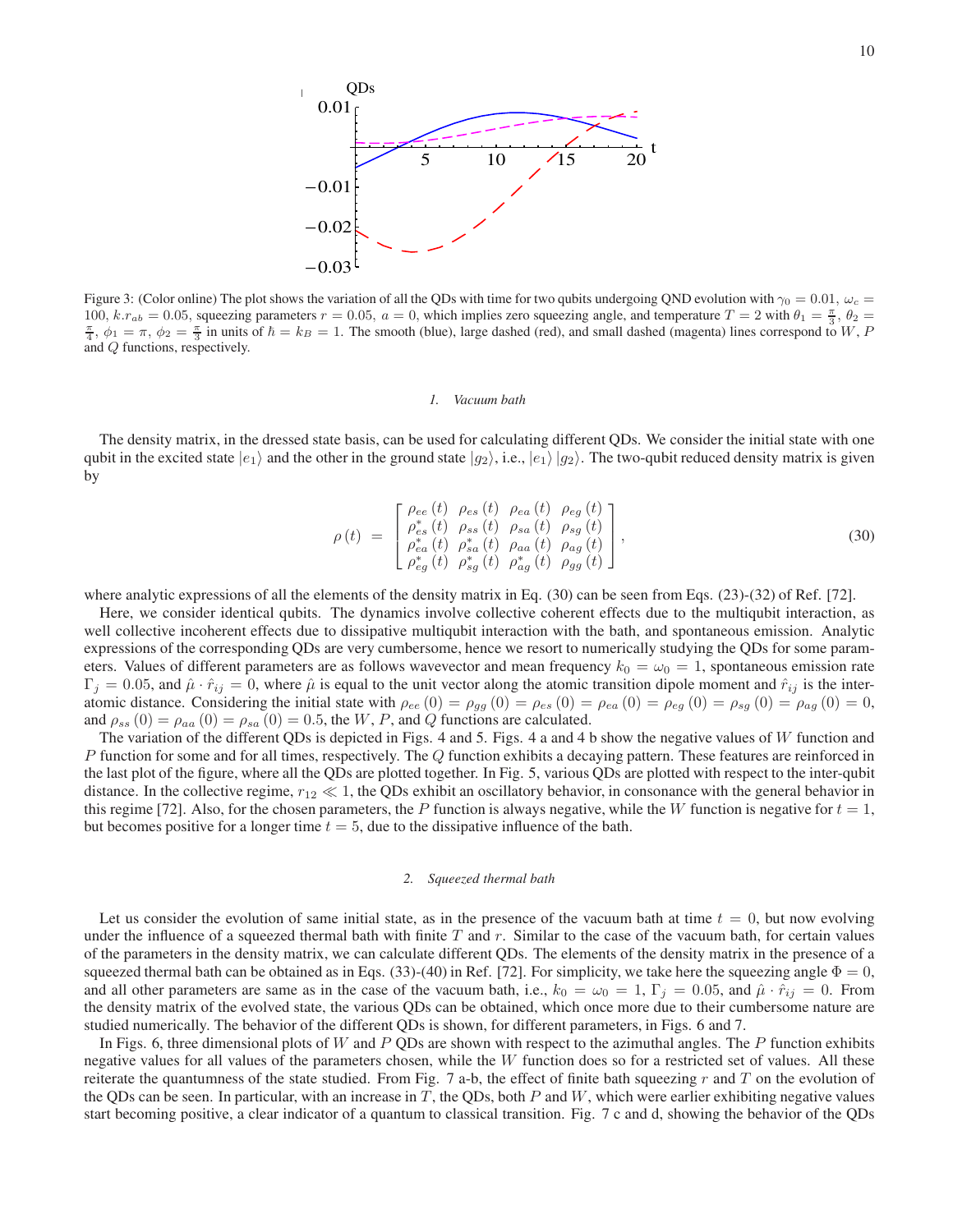

Figure 4: (Color online) The variation of the  $W$ ,  $P$ , and  $Q$  functions with time is shown in (a)-(c) for the two-qubit state, in the presence of vacuum bath, with  $\theta_1 = \frac{\pi}{8}$ ,  $\theta_2 = \frac{\pi}{3}$ ,  $\phi_1 = \frac{\pi}{4}$ ,  $\phi_2 = \frac{\pi}{4}$  with the inter-qubit spacing  $r_{12} = 0.05$  (smooth blue line), and  $r_{12} = 2.0$  (red dashed line). In (d) all the QDs, varying with time, are plotted together with inter-qubit spacing  $r_{12} = 0.05$ . Here the P function is seen to be negative for all times shown, while the  $W$  function is negative only for sometime, while the  $Q$  function is always positive.



Figure 5: (Color online) (a) and (b) depict the W and P functions for the two qubit state, interacting with a vacuum bath, as a function of the inter-qubit spacing at  $t = 1$  (smooth blue line), and  $t = 5$  (red dashed line). In (c) and (d), W (smooth blue line), P (red dashed line) and Q (magenta dot-dashed line) QDs are plotted together, depicting their variation with inter-qubit spacing at time  $t = 1$  and  $t = 5$ , respectively. For all the plots  $\theta_1 = \frac{\pi}{8}$ ,  $\theta_2 = \frac{\pi}{3}$ ,  $\phi_1 = \frac{\pi}{4}$ , and  $\phi_2 = \frac{\pi}{4}$ .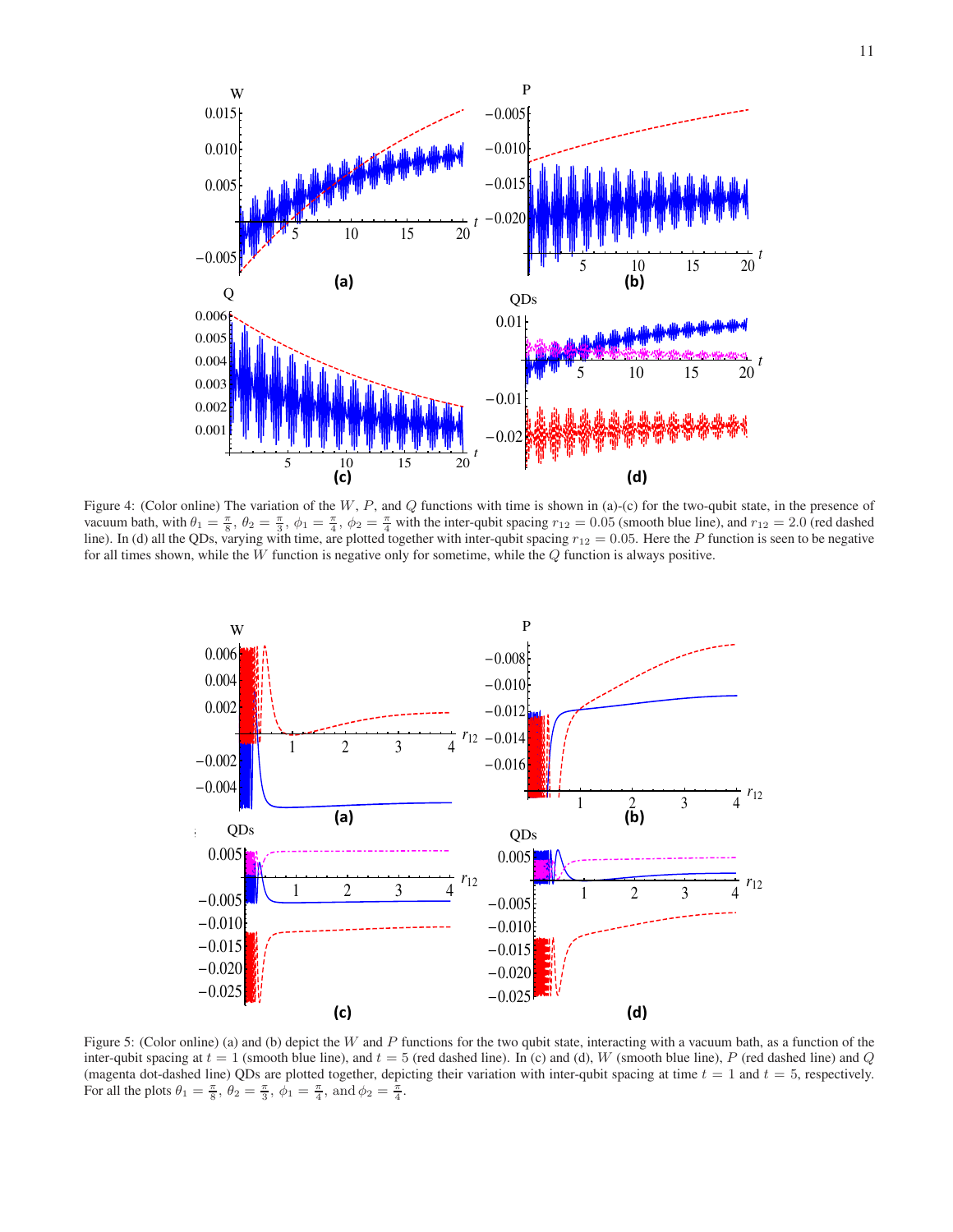

Figure 6: (Color online) W and P functions were able to detect the nonclassicality in the presence of squeezed thermal bath at time  $t = 2.0$ with  $\theta_1 = \frac{\pi}{4}$ ,  $\theta_2 = \frac{\pi}{8}$ , at temperature  $T = 1.0$ , squeezing parameter  $r = 0.5$ , and interatomic distance  $kr_{12} = 0.05$ ; all the remaining parameters are as mentioned above. The Q function failed to detect nonclassicality. The P function shows nonclassicality for all values of  $\phi_1$ and  $\phi_2$  as it is negative for all values of the chosen parameters.

with respect to time and inter-qubit separations, are also along the expected lines. The nature of the QDs for small interqubit spacing, as seen here, is consistent with that of the same state subjected to dissipative interaction with a vacuum bath. Due to increase in temperature the oscillations observed in the QDs for small interqubit spacing, for the case of interaction with the vacuum bath in Fig. 5d, decreases in the present scenario of a squeezed thermal bath interaction and depicted in Fig. 7d. Further increase in temperature flattens the peak, observed for small inter-qubit spacing, in Fig. 7d.

### *3. EPR singlet state in an amplitude damping (AD) channel*

Now, we take an initially entangled two qubit, EPR singlet, state [73]. The evolution of this state is studied assuming independent action of an amplitude damping (AD) channel on each qubit. Such a scenario could be envisaged in a quantum memory net with the qubits being its remote components, subject locally to the AD noise [74]. Using Kraus operators of an AD channel

$$
E_0 = \begin{bmatrix} \sqrt{1 - \lambda(t)} & 0 \\ 0 & 1 \end{bmatrix},
$$
  
\n
$$
E_1 = \begin{bmatrix} 0 & 0 \\ \sqrt{\lambda(t)} & 0 \end{bmatrix},
$$
\n(31)

where  $\lambda(t) = 1 - e^{-\gamma_0 t}$ , where  $\gamma_0$  is the spontaneous emission rate, and assuming that the two qubits, of the singlet, are independent and do not have any interaction, the Kraus operators for the action of AD channels, one on each spin, can be modeled as

$$
K_1 = E_0(A) \otimes E_0(B),
$$
  
\n
$$
K_2 = E_0(A) \otimes E_1(B),
$$
  
\n
$$
K_3 = E_1(A) \otimes E_0(B),
$$
  
\n
$$
K_4 = E_1(A) \otimes E_1(B),
$$

where  $A$  and  $B$  stand for the first and second qubits (spins) comprising the singlet, respectively. From the form of Kraus operators (31) and assuming  $\lambda_A = \lambda_B = \lambda$ , we have

$$
K_1 = \begin{bmatrix} 1 - \lambda & 0 & 0 & 0 \\ 0 & \sqrt{1 - \lambda} & 0 & 0 \\ 0 & 0 & \sqrt{1 - \lambda} & 0 \\ 0 & 0 & 0 & 1 \end{bmatrix},
$$

$$
K_2 = \begin{bmatrix} 0 & 0 & 0 & 0 \\ \sqrt{\lambda (1 - \lambda)} & 0 & 0 & 0 \\ 0 & 0 & 0 & 0 \\ 0 & 0 & \sqrt{\lambda} & 0 \end{bmatrix},
$$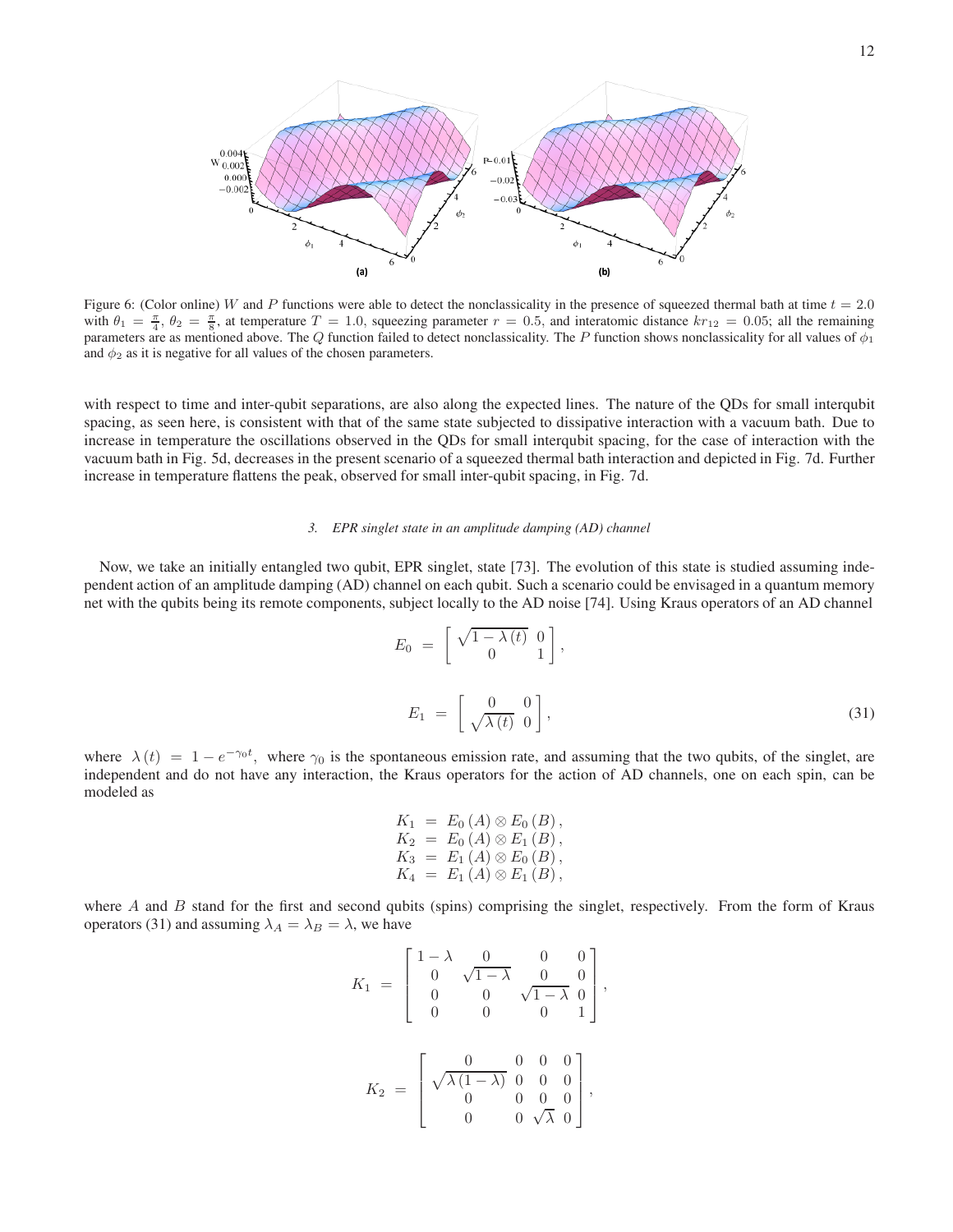

Figure 7: (Color online) Different QDs, evolving under the influence of a squeezed thermal bath, are plotted with  $\theta_1 = \frac{\pi}{4}$ ,  $\theta_2 = \frac{\pi}{8}$ ,  $\phi_1 =$  $\frac{\pi}{6}$ ,  $\phi_2 = \frac{\pi}{8}$ , where smooth (blue), dashed (red) and dot-dashed (magenta) lines correspond to the W, P and Q functions, respectively. (a) and (b) are for temperature variation at time  $t = 2.0$  in two cases, (a)  $r = 0.5$ ,  $kr_{12} = 0.08$  (collective model), and (b)  $r = -0.5$ ,  $kr_{12} = 1.5$ (localized model). In (c) all the QDs are plotted with respect to time with  $T = 1.0$ ,  $r = 0.1$ ,  $kr_{12} = 0.05$ . And (d) shows the variation of all the QDs with  $r_{12}$  for  $T = 1.0, t = 2.0, r = 0.5$ .

$$
K_3 = \begin{bmatrix} 0 & 0 & 0 & 0 \\ 0 & 0 & 0 & 0 \\ \sqrt{\lambda(1-\lambda)} & 0 & 0 & 0 \\ 0 & \sqrt{\lambda} & 0 & 0 \end{bmatrix},
$$
  

$$
K_4 = \begin{bmatrix} 0 & 0 & 0 & 0 \\ 0 & 0 & 0 & 0 \\ 0 & 0 & 0 & 0 \\ \lambda & 0 & 0 & 0 \end{bmatrix}.
$$
 (32)

The density matrix of the singlet state at time  $t$ , under the action of the above channel is

$$
\rho(t) = \sum_{i=1}^{4} K_i(t) \, \rho(0) \, K_i^{\dagger}(t) \,,
$$

where  $\rho(0) = |\phi\rangle \langle \phi|$ , and  $|\phi\rangle = \frac{1}{\sqrt{\ }}$  $\frac{1}{2}$   $\left(\left|\frac{1}{2},-\frac{1}{2}\right\rangle-\left|-\frac{1}{2},\frac{1}{2}\right\rangle\right)$ , is the initial state at time  $t=0$ . Hence, at time  $t$  the evolved density matrix is

$$
\rho(t) = \begin{bmatrix} 0 & 0 & 0 & 0 \\ 0 & \frac{1}{2}(1-\lambda) & -\frac{1}{2}(1-\lambda) & 0 \\ 0 & -\frac{1}{2}(1-\lambda) & \frac{1}{2}(1-\lambda) & 0 \\ 0 & 0 & 0 & \lambda \end{bmatrix}.
$$
\n(33)

On the evolved state, represented by the above density matrix, we may now apply the prescription for obtaining the QDs to yield compact analytical expressions of the various QDs. Specifically, the W function is obtained as

$$
W(\theta_1, \phi_1, \theta_2, \phi_2) = \frac{1}{16\pi^2} \left[ \lambda \left\{ 1 + 3\cos\theta_1 \cos\theta_2 - \sqrt{3} \left( \cos\theta_1 + \cos\theta_2 \right) \right\} + \left( 1 - \lambda \right) \left\{ 1 - 3\cos\theta_1 \cos\theta_2 - 3\sin\theta_1 \sin\theta_2 \cos(\phi_1 - \phi_2) \right\} \right],
$$
\n(34)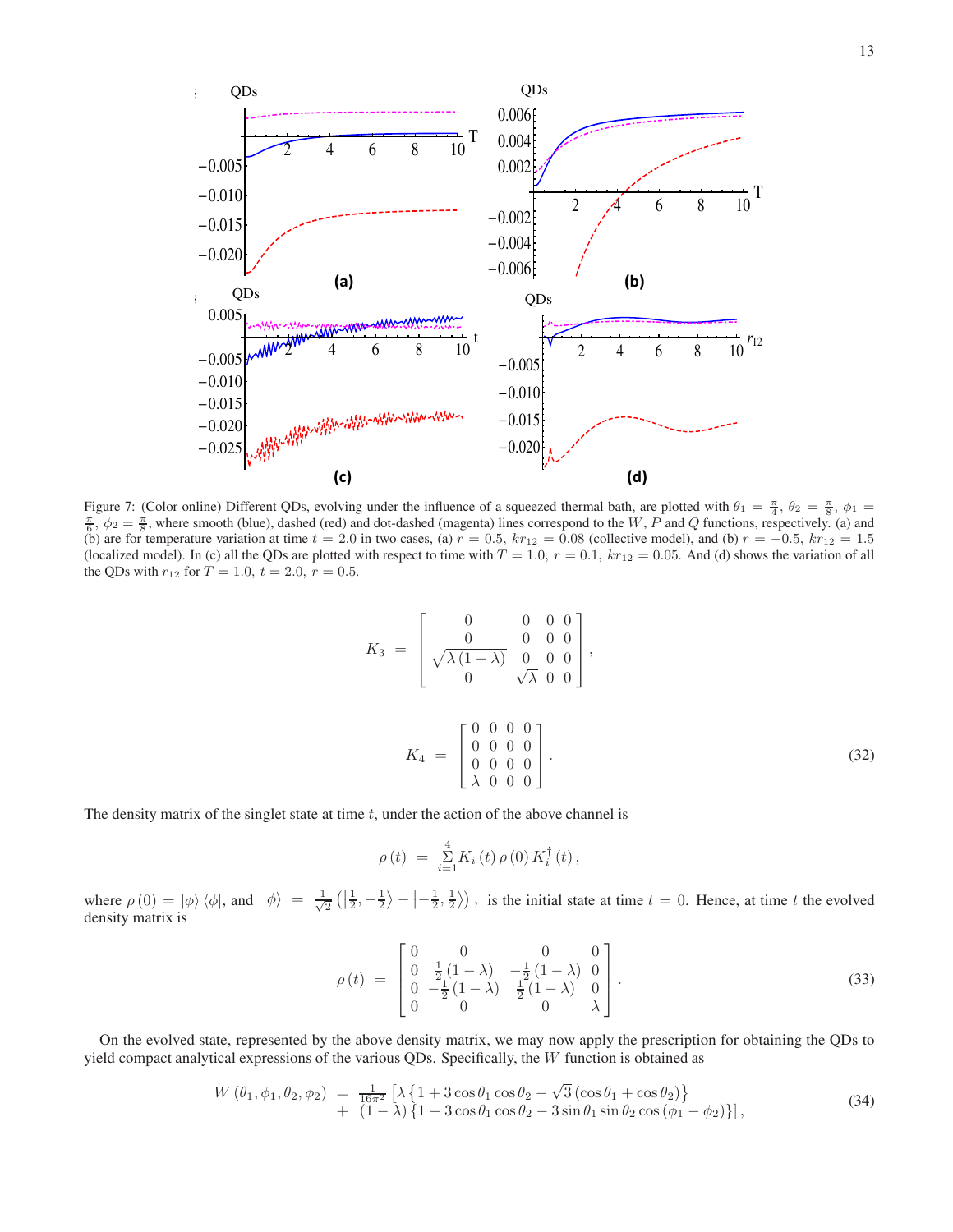

Figure 8: (Color online) The variation of all the QDs with time t for EPR singlet state in the presence of AD channel with  $\gamma_0 = 0.1$  and  $\theta_1 = \frac{\pi}{2}, \theta_2 = \frac{\pi}{2}, \phi_1 = \frac{\pi}{4}, \phi_2 = \frac{\pi}{3}$ . Smooth (blue), dashed (red) and dot-dashed (magenta) lines are for W, P and Q functions, respectively.

while the  $P$  function is

$$
P(\theta_1, \phi_1, \theta_2, \phi_2) = \frac{1}{16\pi^2} [\lambda \{1 + 9\cos\theta_1\cos\theta_2 + 3(\cos\theta_1 + \cos\theta_2)\} + (1 - \lambda)\{1 - 9\cos\theta_1\cos\theta_2 - 9\sin\theta_1\sin\theta_2\cos(\phi_1 - \phi_2)\}],
$$
\n(35)

and the Q function is

$$
Q(\theta_1, \phi_1, \theta_2, \phi_2) = \frac{1}{16\pi^2} [\lambda \{ 1 + \cos \theta_1 \cos \theta_2 + (\cos \theta_1 + \cos \theta_2) \} + (1 - \lambda) \{ 1 - \cos \theta_1 \cos \theta_2 - \sin \theta_1 \sin \theta_2 \cos (\phi_1 - \phi_2) \}].
$$
\n(36)

The QDs, reported here for an EPR pair (singlet state) evolving under AD channel exactly match with the corresponding noiseless results [44, 49], by setting  $\lambda = 0$  in the above expressions. The variation of the different QDs with time is shown in Fig. 8. The  $P$  and  $W$  functions are found to show negative values for a long time, indicative of the perfect initial entanglement in the system, and finally become positive due to exposure to noise.

As all the QDs, in this case, are symmetric pairwise in  $(\theta_1 \leftrightarrow \theta_2)$  and  $(\phi_1 \leftrightarrow \phi_2)$ , hence either or both of these exchanges would leave the expressions unchanged. For  $\theta_1 = -\theta_2 = \frac{\pi}{2}$ , and  $\phi_1 = \phi_2 = 0$ , we observe the classically perfect anticorrelation of spins. We can also observe that for certain angles, viz.  $\theta_1 = \theta_2 = \frac{\pi}{2}$ , and  $\phi_1 - \phi_2 = \frac{n\pi}{2}$ , where *n* is an odd integer, all the QDs become equal to  $\frac{1}{(4\pi)^2}$ , a result which remains unaffected by the presence or absence of noise. Hence, for these settings, the evolution of the QDs becomes noise independent.

# **C. Three qubit QDs evolution in an AD channel**

Three qubit entangled states can be classified into two classes (GHZ and W classes) of quantum states, such that a state of W (GHZ) class cannot be transformed to a state of GHZ (W) class by using LOCC (local operation and classical communication). Here, we study both GHZ [75] and W [76] classes of states. To simulate the effect of noise, we consider the scenario wherein the first qubit is affected by the AD channel. An arbitrary effect of noise on each subsystem could be thought of as more natural. The assumption of only one subsystem affected by amplitude damping noise is consistent with the effect of noise considered in, for example, various cryptrographic protocols ([77] and references therein), where it is commonly assumed that the qubits which travel through the channel are affected by noise while the channel noise does not affect the qubits to be teleported or not travelling through it.

#### *1. GHZ state in an amplitude damping (AD) channel*

The GHZ (Greenberger–Horne–Zeilinger) state is a three qubit quantum state  $|GHZ\rangle = \frac{1}{\sqrt{2\pi}}$  $\frac{1}{2}(|000\rangle + |111\rangle)$ . The first qubit of the state is acted upon by an amplitude damping (AD) channel while the remaining two qubits remain unaffected. The Kraus operators for AD channel for a single qubit state are as in Eq. (31). Here, assuming that the three qubits are independent of each other and do not have any interactions, the Kraus operators for the action of AD channel only on the first qubit, can be modeled as

$$
K_1 = E_0(A) \otimes \mathbb{I}(B) \otimes \mathbb{I}(C), K_2 = E_1(A) \otimes \mathbb{I}(B) \otimes \mathbb{I}(C),
$$
\n(37)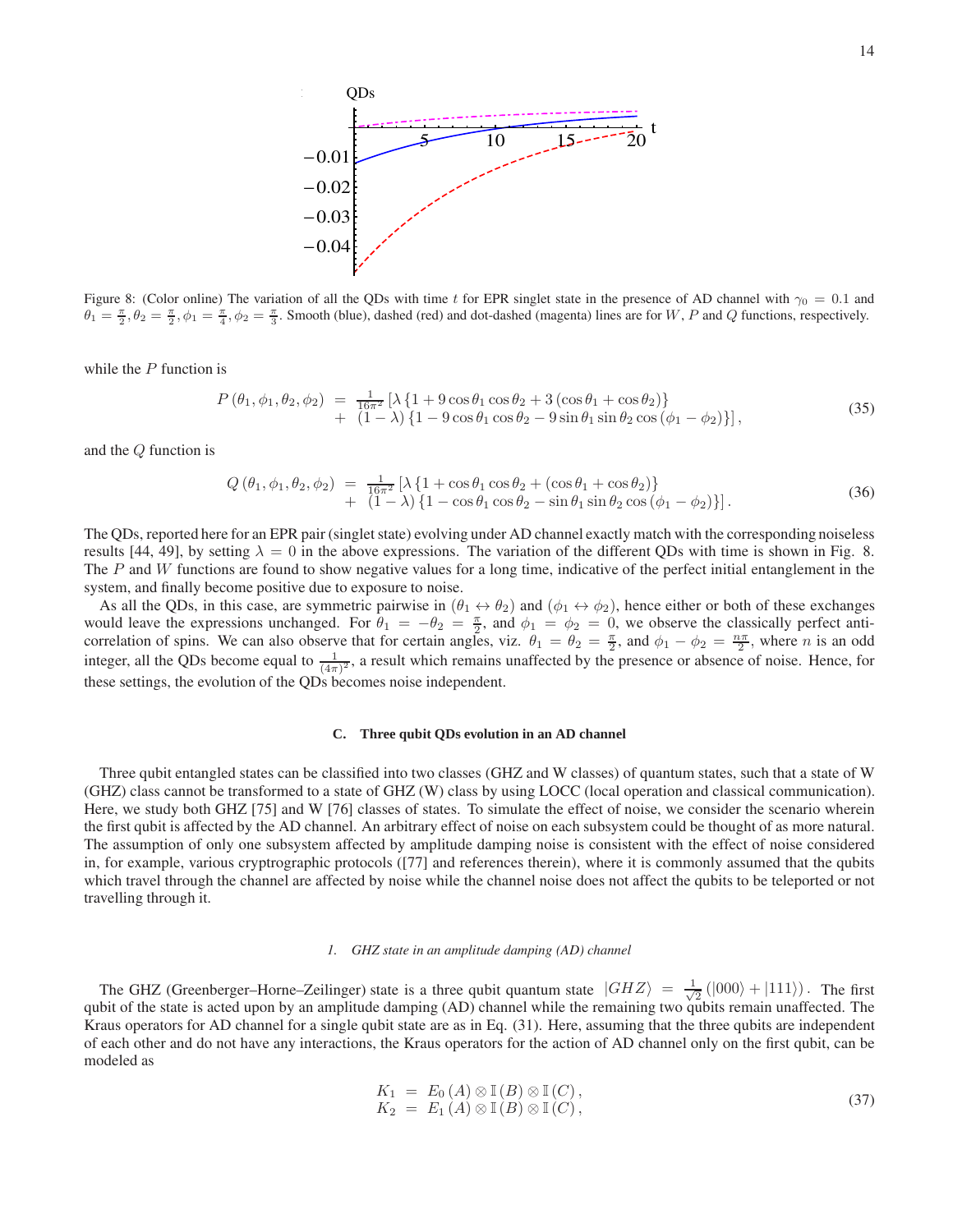where  $E_0$  and  $E_1$  are as in Eq. (31) and I is a 2 × 2 identity matrix. Also, A, B and C stand for the first, second and third qubits of the GHZ state, respectively. Thus, the density matrix of the GHZ state at time  $t$  in the amplitude damping channel is

$$
\rho(t) = \sum_{i=1}^{2} K_i(t) \rho(0) K_i^{\dagger}(t), \qquad (38)
$$

where  $\rho(0) = |GHZ\rangle \langle GHZ|$ , is the initial state at time  $t = 0$ . Thus, at time t the density matrix for the GHZ state evolving in the presence of the AD channel is

$$
\rho(t) = \frac{1}{2} \begin{bmatrix} (1-\lambda) & 0 & 0 & 0 & 0 & 0 & 0 & \sqrt{(1-\lambda)} \\ 0 & 0 & 0 & 0 & 0 & 0 & 0 & 0 \\ 0 & 0 & 0 & 0 & 0 & 0 & 0 & 0 \\ 0 & 0 & 0 & 0 & 0 & 0 & 0 & 0 \\ 0 & 0 & 0 & 0 & \lambda & 0 & 0 & 0 \\ 0 & 0 & 0 & 0 & 0 & 0 & 0 & 0 \\ 0 & 0 & 0 & 0 & 0 & 0 & 0 & 0 \\ \sqrt{(1-\lambda)} & 0 & 0 & 0 & 0 & 0 & 0 & 1 \end{bmatrix}.
$$
 (39)

Analytical expressions can be obtained for the different QDs for the time evolved GHZ state described by Eq. (39). Specifically, we obtain the  $W$  function as

$$
W(\theta_1, \phi_1, \theta_2, \phi_2, \theta_3, \phi_3) = \frac{1}{64\pi^3} \left[ 1 - \sqrt{3}\lambda \cos \theta_1 + 3 \cos \theta_2 \cos \theta_3 + 3 (1 - \lambda) \cos \theta_1 (\cos \theta_2 + \cos \theta_3) - 3\sqrt{3} \left\{ \lambda \cos \theta_1 \cos \theta_2 \cos \theta_3 - \sqrt{(1 - \lambda)} \sin \theta_1 \sin \theta_2 \sin \theta_3 \cos (\phi_1 + \phi_2 + \phi_3) \right\} \right],
$$
(40)

while the  $P$  function is

$$
P(\theta_1, \phi_1, \theta_2, \phi_2, \theta_3, \phi_3) = \frac{1}{64\pi^3} \left[ 1 + 3\lambda \cos \theta_1 + 9 \cos \theta_2 \cos \theta_3 + 9 (1 - \lambda) \cos \theta_1 (\cos \theta_2 + \cos \theta_3) + 27 \left\{ \lambda \cos \theta_1 \cos \theta_2 \cos \theta_3 - \sqrt{(1 - \lambda)} \sin \theta_1 \sin \theta_2 \sin \theta_3 \cos (\phi_1 + \phi_2 + \phi_3) \right\} \right],
$$
(41)

and the Q function is

$$
Q(\theta_1, \phi_1, \theta_2, \phi_2, \theta_3, \phi_3) = \frac{1}{64\pi^3} \left[ 1 + \lambda \cos \theta_1 + \cos \theta_2 \cos \theta_3 + (1 - \lambda) \cos \theta_1 (\cos \theta_2 + \cos \theta_3) + \lambda \cos \theta_1 \cos \theta_2 \cos \theta_3 - \sqrt{(1 - \lambda)} \sin \theta_1 \sin \theta_2 \sin \theta_3 \cos (\phi_1 + \phi_2 + \phi_3) \right].
$$
\n(42)

The variation of the different QDs, as in Eqs. (40)-(42), with time is depicted, for a particular choice of the parameters, in Fig. 9a. The W and P functions exhibit negative values (nonclassical character) for the times shown, which could be attributed to the initial entanglement in the state. Further, for the sake of generality, we depict in Fig. 9b the scenario wherein all three qubits are affected by the generalized amplitude damping noise [58], which can be obtained from Eq. (24) by setting the bath squeezing parameters to zero. All three qubits are subjected to different temperatures corresponding to independent environment for each qubit, and simulates the scenario where each qubit travels through an independent channel. It can be observed that the nonclassicality indicated by the negativity of W and P functions at  $t = 0$  decays more rapidly when the last two qubits are subjected to finite temperature noises.

#### *2. W state in an amplitude damping (AD) channel*

For our second example of QDs of three qubit states, we take up the W state  $|W\rangle = \frac{1}{\sqrt{2}}$  $\frac{1}{3}$  (|001) + |010) + |100)). As before, we consider the evolution where only the first qubit of the state is acted upon by an AD channel. The Kraus operators, describing the evolution are given by Eq. (37). Here, as in the case of GHZ or EPR states, assuming that the three qubits are independent of each other and do not have any interactions, the density matrix of the evolved state is, as in the last case, given by Eq. (38), where  $\rho(0) = |W\rangle\langle W|$ , is the initial state at time  $t = 0$ . Hence, at time t, the W state evolves, in the presence of the AD channel, to

$$
\rho(t) = \frac{1}{3} \begin{bmatrix} 0 & 0 & 0 & 0 & 0 & 0 & 0 & 0 \\ 0 & (1-\lambda) & (1-\lambda) & 0 & \sqrt{(1-\lambda)} & 0 & 0 & 0 \\ 0 & (1-\lambda) & (1-\lambda) & 0 & \sqrt{(1-\lambda)} & 0 & 0 & 0 \\ 0 & 0 & 0 & 0 & 0 & 0 & 0 & 0 \\ 0 & \sqrt{(1-\lambda)} & \sqrt{(1-\lambda)} & 0 & 1 & 0 & 0 & 0 \\ 0 & 0 & 0 & 0 & 0 & \lambda & \lambda & 0 \\ 0 & 0 & 0 & 0 & 0 & 0 & 0 & 0 \end{bmatrix} . \tag{43}
$$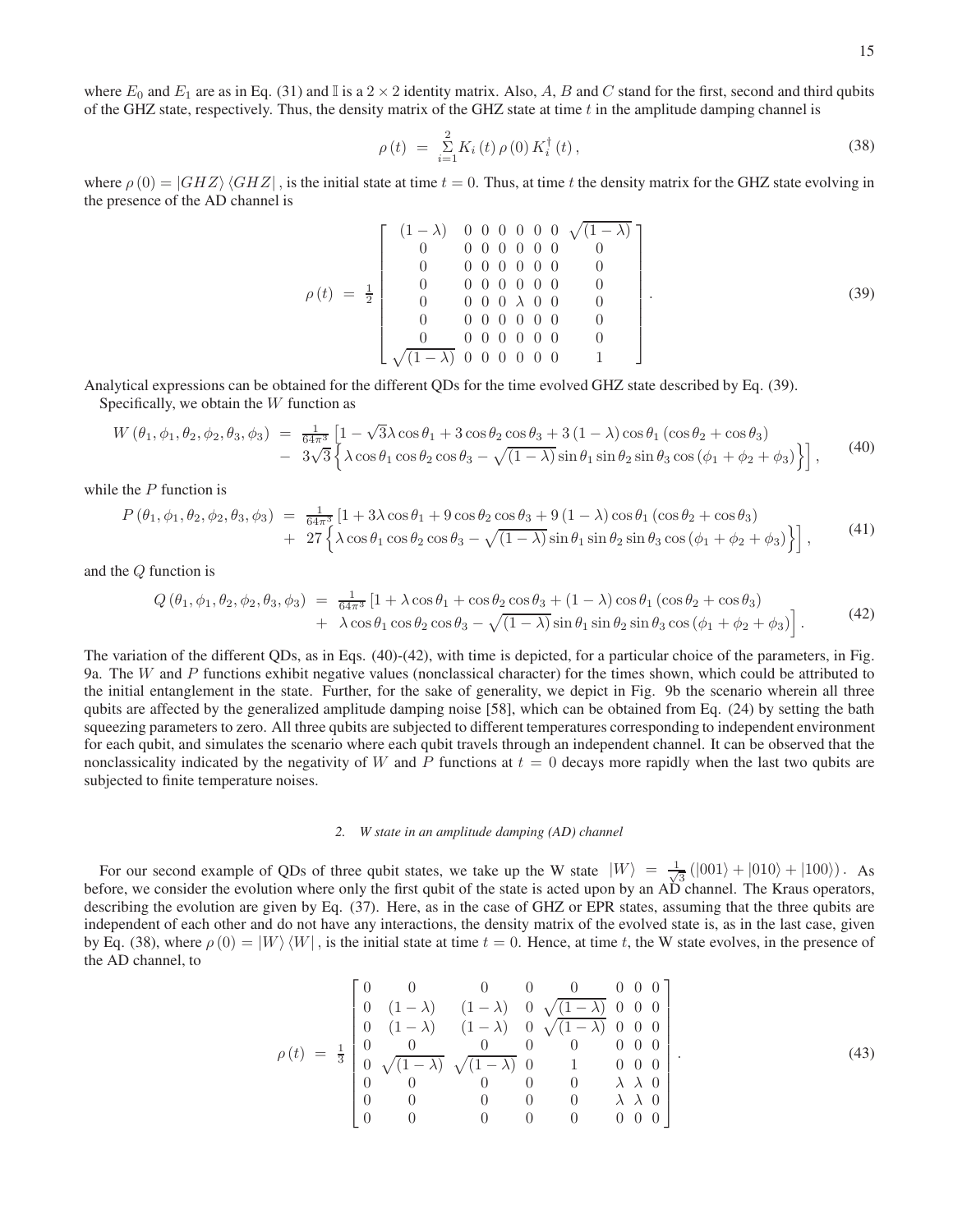

Figure 9: (Color online) The variation of all QDs with time for the GHZ state when acted upon by (a) an AD noise on the first qubit and (b) a generalized amplitude damping noise on each qubit, with  $\gamma_0 = 0.1$  and  $\theta_1 = \frac{\pi}{2}$ ,  $\theta_2 = \frac{\pi}{2}$ ,  $\theta_3 = \frac{\pi}{2}$ ,  $\phi_1 = \frac{\pi}{4}$ ,  $\phi_2 = \frac{\pi}{3}$ ,  $\phi_3 = \frac{\pi}{6}$ . In (b) different QDs are shown for  $\omega = 1.0$  with the first, second and third qubits subjected to generalized amplitude damping noise at  $T = 0$ , 1 and 2, respectively. In both the plots smooth (blue), dashed (red) and dot-dashed (magenta) lines are for the W, P and Q functions, respectively.

In this case, again, making use of Eq. (43), analytical forms of the different QDs can be obtained as follows

$$
W (\theta_1, \phi_1, \theta_2, \phi_2, \theta_3, \phi_3) = \frac{1}{64\pi^3} \left[ 1 - (\cos \theta_1 \cos \theta_2 + \cos \theta_2 \cos \theta_3 + \cos \theta_1 \cos \theta_3) + \frac{\sqrt{3}}{3} (\cos \theta_1 + \cos \theta_2 + \cos \theta_3) - 3\sqrt{3} \cos \theta_1 \cos \theta_2 \cos \theta_3 + 2 (1 + \sqrt{3} \cos \theta_1) \sin \theta_2 \sin \theta_3 \cos (\phi_2 - \phi_3) + 2\sqrt{(1 - \lambda)} \left\{ (1 + \sqrt{3} \cos \theta_2) \sin \theta_1 \sin \theta_3 \cos (\phi_1 - \phi_3) + (1 + \sqrt{3} \cos \theta_3) \sin \theta_1 \sin \theta_2 \cos (\phi_1 - \phi_2) \right\} + 4\sqrt{3}\lambda \cos \theta_1 \left\{ -\frac{1}{3} + \cos \theta_2 \cos \theta_3 - \sin \theta_2 \sin \theta_3 \cos (\phi_2 - \phi_3) \right\} \right],
$$
\n(44)

$$
P(\theta_1, \phi_1, \theta_2, \phi_2, \theta_3, \phi_3) = \frac{1}{64\pi^3} [1 - 3 (\cos \theta_1 \cos \theta_2 + \cos \theta_2 \cos \theta_3 + \cos \theta_1 \cos \theta_3) - (\cos \theta_1 + \cos \theta_2 + \cos \theta_3) + 27 \cos \theta_1 \cos \theta_2 \cos \theta_3 + 6 (1 - 3 \cos \theta_1) \sin \theta_2 \sin \theta_3 \cos (\phi_2 - \phi_3) + 6 \sqrt{(1 - \lambda)} \{ (1 - 3 \cos \theta_2) \sin \theta_1 \sin \theta_3 \cos (\phi_1 - \phi_3) + (1 - 3 \cos \theta_3) \sin \theta_1 \sin \theta_2 \cos (\phi_1 - \phi_2) \} + 4 \lambda \cos \theta_1 \{ 1 - 9 \cos \theta_2 \cos \theta_3 + 9 \sin \theta_2 \sin \theta_3 \cos (\phi_2 - \phi_3) \} ],
$$
\n(45)

and

$$
Q(\theta_1, \phi_1, \theta_2, \phi_2, \theta_3, \phi_3) = \frac{1}{192\pi^3} \left[ 3 - (\cos\theta_1 \cos\theta_2 + \cos\theta_2 \cos\theta_3 + \cos\theta_1 \cos\theta_3) - (\cos\theta_1 + \cos\theta_2 + \cos\theta_3) \right] + 3 \cos\theta_1 \cos\theta_2 \cos\theta_3 + 4 \sin\frac{\theta_1^2}{2} \sin\theta_2 \sin\theta_3 \cos(\phi_2 - \phi_3) + 4\sqrt{(1-\lambda)} \left\{ \sin\theta_1 \sin\frac{\theta_2^2}{2} \sin\theta_3 \cos(\phi_1 - \phi_3) + \sin\theta_1 \sin\theta_2 \sin\frac{\theta_3^2}{2} \cos(\phi_1 - \phi_2) \right\} + 4\lambda \cos\theta_1 \left\{ 1 - \cos\theta_2 \cos\theta_3 + \sin\theta_2 \sin\theta_3 \cos(\phi_2 - \phi_3) \right\}.
$$
\n(46)

The variation of the QDs with time is shown in Fig. 10a for a particular choice of the parameters. Here, the P function exhibits negative values for the times shown, but in contrast to the GHZ case, the  $W$  function is found to be positive. Thus, the signature of quantumness (nonclassicality) of the state is identified by  $P$  function, but  $W$  function fails to detect the same. Similar to the QDs of GHZ state in the presence of generalized amplitude damping noise, a decrease in the nonclassicality of W state with time can be observed due to the effect of noise on the last two qubits at non-zero temperatures (cf. Fig. 10b).

### **D.** N **qubit Dicke Model**

We conclude our discussion of QDs for two-level systems (qubits) with the Dicke model. The interaction of a collection of identical two-level atoms with a single mode of quantized field is the Dicke model [22, 78] and is the multi-atom generalization of the Jaynes-Cummings model. The Hamiltonian for the Dicke model is given as

$$
H = \omega \left( a^{\dagger} a + \Sigma_z^c \right) + g \left( a \Sigma_+^c + a^{\dagger} \Sigma_-^c \right). \tag{47}
$$

Here,  $\omega$  is the resonant atomic frequency, g is the coupling constant, a  $(a^{\dagger})$  is the annihilation (creation) operator for the radiation field, and  $\Sigma_{\pm}^{c} = \sum_{i=1}^{N}$  $j=1$  $\sigma^{(j)} \pm$ , and  $\Sigma_z^c = \frac{1}{2} \sum_{r=1}^{N}$  $j=1$  $\sigma^{(j)}_z$ , where N is the number of atoms considered. Also, the symbol c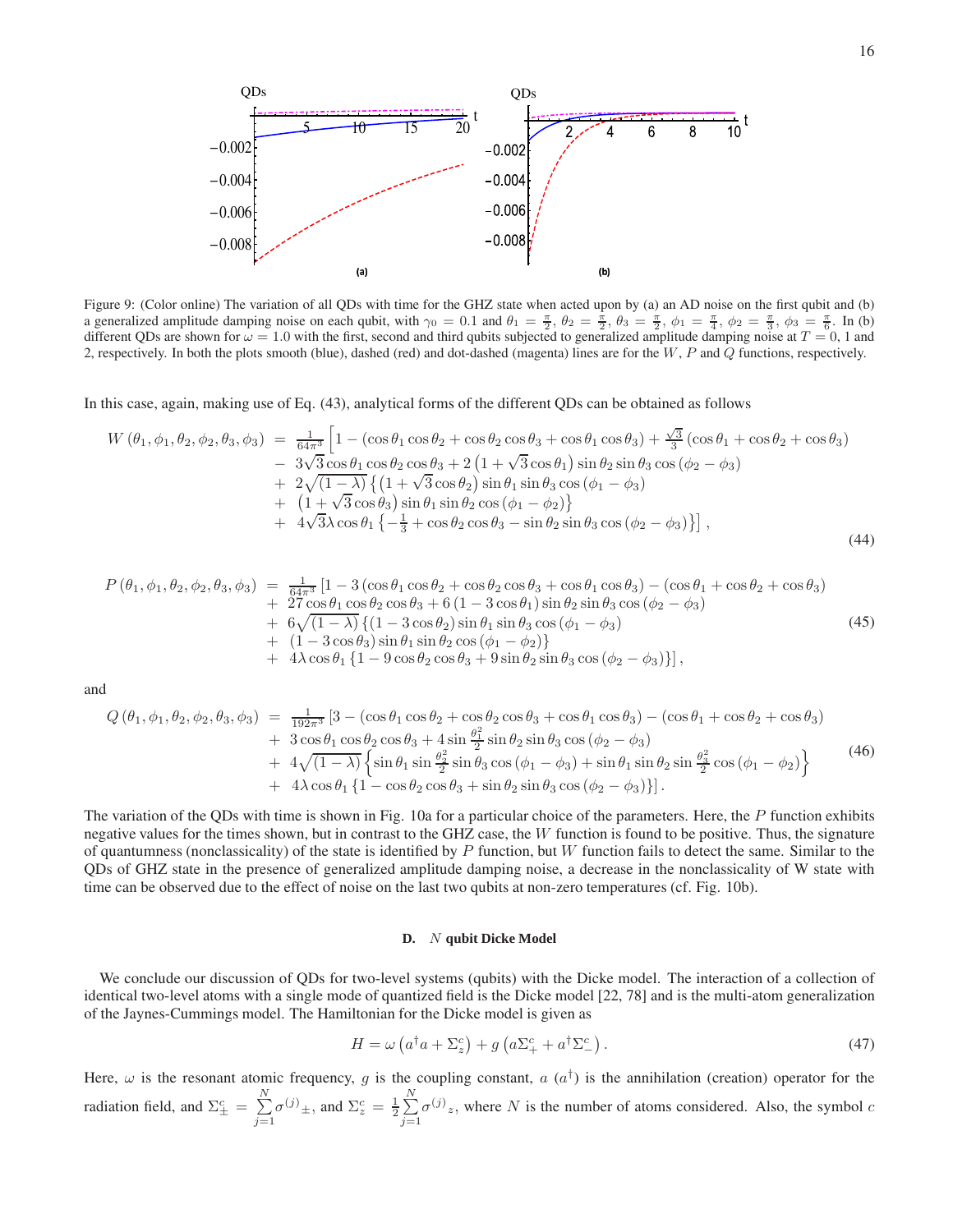

Figure 10: (Color online) (a) Variation of QDs with time for the W state in the presence of an AD channel, acting only upon the first qubit, with  $\gamma_0 = 0.1$  and  $\theta_1 = \frac{\pi}{4}$ ,  $\theta_2 = \frac{\pi}{6}$ ,  $\theta_3 = \frac{\pi}{3}$ ,  $\phi_1 = \frac{\pi}{8}$ ,  $\phi_2 = \frac{\pi}{4}$ ,  $\phi_3 = \frac{\pi}{6}$ . (b) QDs for W state, when all the qubits are subjected to generalized amplitude damping noise, with  $\omega = 1.0$  and  $T = 0$ , 1 and 2 for the first, second and third qubits, respectively. The remaining values of parameters in (b) are as in (a). Smooth (blue), dashed (red) and dot-dashed (magenta) lines correspond to  $W$  function,  $P$  function and Q function, respectively.



Figure 11: (Color online) Variation of all QDs with time for the  $N = 4$  atoms Dicke model with  $\theta = \frac{\pi}{3}$ , and  $\phi = \frac{\pi}{2}$ . Smooth (blue), large dashed (red), small dashed (magenta) and dot-dashed (cyan) lines are for W function, P function, Q function, and  $\overline{F}$  function, respectively. The four atom case is equivalent to the spin-2 case and consequently different values of the  $W$  and  $F$  functions can be observed.

in the superscript stands for collective. A generalization of this model, dynamics of a collection of atoms interacting with a squeezed radiation field, was made in [79]. The Dicke model has analytical solutions in two regimes: weak and strong field regimes, which corresponds to average photon number being much smaller or greater than the number of atoms, respectively.

We discuss, here, only the second case in the presence of strong initial field [80], i.e.,  $\bar{n} \gg N$ , where  $\bar{n}$  is the average number of photons in the initial coherent field. In the dissipative case, modeling the microwave region of zero temperature dissipative cavity quantum electrodynamics, restricting ourselves to the condition  $\frac{\gamma}{g} \ll \sqrt{\overline{n}}$ , the master equation in Fock basis is

$$
\dot{\rho}_{nm} = -2ig \left( \Sigma_x^c \sqrt{n_N} \rho_{nm} - \rho_{nm} \sqrt{m_N} \Sigma_x^c \right) + \frac{\gamma}{2} \left( 2a \rho a^\dagger - a^\dagger a \rho - \rho a^\dagger a \right)_{nm},\tag{48}
$$

where  $n_N = n + \frac{1}{2} - \frac{N}{2}$ , and  $\gamma$  is the cavity decay constant. This master equation takes a simple form in the dressed atomic basis, in which the atomic operator  $\Sigma_x^c = \frac{1}{2} (\Sigma_+^c + \Sigma_-^c)$  is diagonal

$$
\Sigma_x^c \left| \tilde{q} \right> = \lambda_q \left| \tilde{q} \right>,
$$

where  $\lambda_q = q - \frac{N}{2}$ , and  $q = 0, 1, ..., N$ . These dressed atomic states can be expressed in terms of the bare atomic basis as  $|\tilde{q}\rangle = \sum C_{qk} |k\rangle$ , where  $C_{qk} = \langle k|\tilde{q}\rangle = i^{q-k}d_{qk}^{N}(-\frac{\pi}{2})$ , and  $d_{qk}^{N}(\theta)$  are Wigner d functions. The bare atomic basis (Dicke states) is defined as

$$
\Sigma_z^c |k\rangle = \left(k - \frac{N}{2}\right) |k\rangle, \quad 0 \le k \le N,
$$

where  $k$  is the number of excited atoms.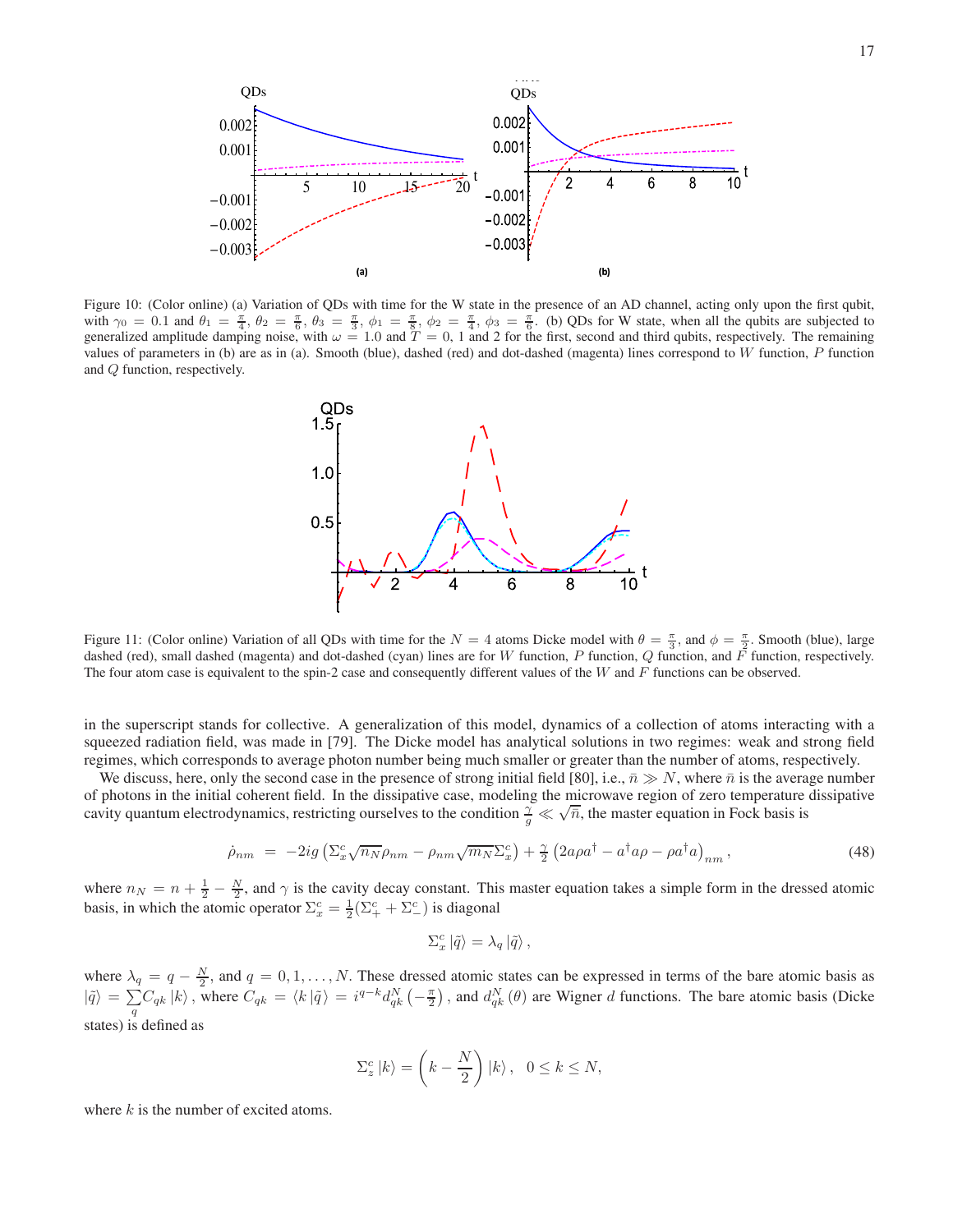Now, we consider the initial atoms-field density matrix

$$
\rho(0) = |\text{atin}\rangle \langle \text{atin}| \otimes |\alpha\rangle \langle \alpha|,
$$

where  $|\text{atin}\rangle$  is the initial atomic state, taken here to be ground state, i.e., none of the atoms are excited and  $|\alpha\rangle$  denotes the initial strong coherent state of the field. The atomic density matrix, in the bare atomic basis, after tracing out the radiation field evolves as

$$
\rho_{kl}(t) = \sum_{n} \alpha_{k+n}(t) \, \alpha_{l+n}^{*}(t) \sum_{q,p=0}^{N} C_{kq} C_{lp} C_{0q} C_{0p}^{*} G_{pq}^{n+k, n+l}(t), \qquad (49)
$$

where

$$
G_{qp}^{n,m}(t) = \exp \left[ -2igt \left( \lambda_q \sqrt{n_N} - \lambda_p \sqrt{m_N} \right) - \Theta_{qp}(t) \right],
$$

and  $\Theta_{qp}(t) = \bar{n} \left\{ (1 - e^{-\gamma t}) - \frac{\gamma}{\gamma'} \left( 1 - e^{-\gamma' t} \right) \right\}, \gamma' = \gamma + \frac{ig(\lambda_q - \lambda_p)}{\sqrt{\bar{n}(t) - \frac{N}{\gamma}}}$  $\frac{\ln(a(\lambda_q - \lambda_p))}{\ln(b) - \frac{N}{2} + \frac{1}{2}}$  and  $\alpha_n(t) = e^{-\bar{n}(t)/2} \frac{\bar{n}(t)^{n/2}}{\sqrt{n!}}$ , with  $\bar{n}(t) = \bar{n}e^{-\gamma t}$ .

The evolution of all the QDs can be obtained for the Dicke model in the dissipative case using Eq. (49). Here, we consider the  $N = 4$  atoms Dicke model in a strong initial field with average photon number 30. Further, we take  $\frac{\gamma}{g} = 10^{-2}$ , and coupling constant as 0.1. To achieve consistence with the notations used in this article, we have used  $j = \frac{N}{2}$ , and  $m, m' = -j, \ldots, j$ . The multipole operators required to calculate the QDs are equivalent to spin-2 multipole operators and can be seen in Appendix. In Fig. 11, variation of the various QDs, as they evolve with time, is depicted. The P function exhibits negative values at some early times, indicative of the quintessence of quantumness in the system, but eventually becomes positive due to dissipative effects. Different values of the W and  $F$  QDs are observed at some time intervals, consistent with the observation that the four atom case is equivalent to the spin-2 case. For this specific choice of parameters and restricting ourselves to the computational accuracy of the numerical method adopted here, we did not observe any signature of nonclassicality via  $W$  function. However, W function can witness the nonclassical characteristics present in the Dicke model for other values of  $\theta$  and  $\phi$ . This point will be clearly illustrated in Fig. 13 d, where we show positive values of nonclassical volume (which is obtained by integrating the modulus of W function over all possible values of  $\theta$  and  $\phi$ ) for the Dicke model. These positive values of nonclassical volume imply negative values of W function for some values of  $\theta$  and  $\phi$  (cf. (Eq. 54)).

## **V. QDS FOR A SPIN-1 STATE**

Now, we extend the discussion of spin QDs from spin- $\frac{1}{2}$  to spin-1 states. For a spin-1 pure state [42]

$$
|\chi\rangle = a_+ \, |+1\rangle + a_0 \, |0\rangle + a_- \, |-1\rangle \,,
$$

QDs can be constructed using appropriate multipole operators and spherical harmonics. A few relevant multipole operators are  $T_{00} = \frac{1}{\sqrt{2}}$ 3  $\sqrt{ }$  $\overline{1}$ 1 0 0 0 1 0 0 0 1 1  $\Big\}, T_{11} = \frac{1}{\sqrt{2}}$ 2  $\lceil$  $\overline{1}$  $\begin{matrix} 0 & -1 & 0 \\ 0 & 0 & 0 \\ 0 & 0 & 0 \\ 0 & 0 & 0 \\ 0 & 0 & 0 \\ 0 & 0 & 0 \\ 0 & 0 & 0 \\ 0 & 0 & 0 \\ 0 & 0 & 0 \\ 0 & 0 & 0 & 0 \\ 0 & 0 & 0 & 0 \\ 0 & 0 & 0 & 0 \\ 0 & 0 & 0 & 0 & 0 \\ 0 & 0 & 0 & 0 & 0 \\ 0 & 0 & 0 & 0 & 0 \\ 0 & 0 & 0 & 0 & 0 & 0 \\ 0 & 0 & 0 & 0 & 0 & 0 \\ 0 & 0 & 0 & 0 & 0 & 0$  $\begin{matrix} 0 & 0 & -1 \\ 0 & 0 & 0 \end{matrix}$ 0 0 0 1  $\Big\}, T_{10} = \frac{1}{\sqrt{2}}$ 2  $\lceil$  $\overline{1}$ 1 0 0 0 0 0  $0 \t 0 \t -1$ 1  $\Big\}$ ,  $T_{22}$  =  $\lceil$  $\overline{1}$ 0 0 1 0 0 0 0 0 0 1  $\Big\}$ ,  $T_{21} = \frac{1}{\sqrt{2}}$ 2  $\sqrt{ }$  $\overline{1}$  $0 -1 0$ 0 0 1 0 0 0 1 , and  $\sqrt{ }$ 1 0 0 1

 $T_{20} = \frac{1}{\sqrt{2}}$ 6  $\overline{1}$  $0 -2 0$ 0 0 1 . All other multipole operators can be obtained from these operators. The analytical expressions of the

different OD<sub>s</sub> are obtained as

$$
W(\theta,\phi) = \frac{1}{16\pi} \left[ 4 - \sqrt{10} + 3\sqrt{10} \left( \cos^2 \theta + |a_0|^2 - 3|a_0|^2 \cos^2 \theta \right) + 6\sqrt{2} \left( |a_+|^2 - |a_-|^2 \right) \cos \theta + \left( 6a_0 \sin \theta \left\{ a_+^* \exp(-i\phi) \left( 1 + \sqrt{5} \cos \theta \right) + a_-^* \exp(i\phi) \left( 1 - \sqrt{5} \cos \theta \right) \right\} + 3\sqrt{10} a_+ a_-^* \sin^2 \theta \exp(2i\phi) + c.c. \right] \right],
$$
\n(50)

$$
P(\theta, \phi) = \frac{3}{8\pi} \left[ -1 + 5 \left( \cos^2 \theta + |a_0|^2 - 3 |a_0|^2 \cos^2 \theta \right) - 2 \left( |a_+|^2 - |a_-|^2 \right) \cos \theta + \left( \sqrt{2} a_0 \sin \theta \left\{ a_+^* \exp(-i\phi) \left( 1 - 5 \cos \theta \right) + a_-^* \exp(i\phi) \left( 1 + 5 \cos \theta \right) \right\} + 5 a_+ a_-^* \sin^2 \theta \exp(2i\phi) + \text{c.c.} \right] \right],
$$
\n(51)

$$
Q(\theta,\phi) = \frac{3}{16\pi} \left[ 1 + \left( \cos^2 \theta + |a_0|^2 - 3 |a_0|^2 \cos^2 \theta \right) - 2 \left( |a_+|^2 - |a_-|^2 \right) \cos \theta + \left( \sqrt{2} a_0 \sin \theta \left\{ a_+^* \exp(-i\phi) \left( 1 - \cos \theta \right) + a_-^* \exp(i\phi) \left( 1 + \cos \theta \right) \right\} + 5a_+ a_-^* \sin^2 \theta \exp(2i\phi) + c.c. \right) \right],
$$
(52)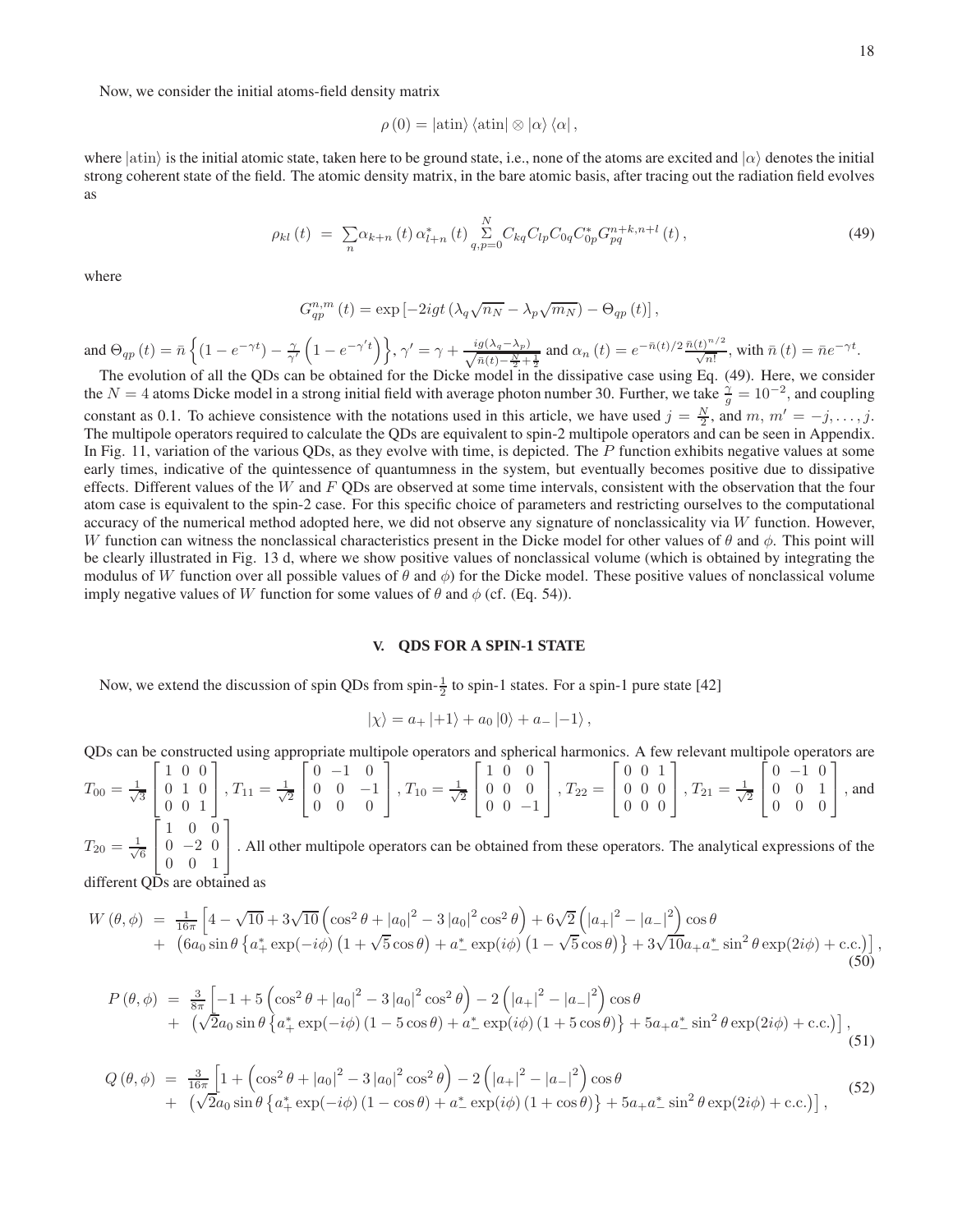

Figure 12: (Color online) Variation of all the QDs is shown for the spin-1 state with  $a_+ = a_0 = a_- = \frac{1}{\sqrt{3}}$ . (a) shows W (smooth blue line), P (small dashed red line), Q (large dashed green line), and F (dot-dashed magenta line) functions with  $\phi = \frac{2\pi}{3}$ . Similarly, (b) shows all the QDs for  $\theta = \frac{\pi}{4}$ . Both (a) and (b) clearly bring out the point that W and F functions are not equal, in general, in contrast to the spin- $\frac{1}{2}$  cases.

and

$$
F(\theta,\phi) = \frac{3}{32\pi} \left[ 1 + 5 \left( \cos^2 \theta + |a_0|^2 - 3 |a_0|^2 \cos^2 \theta \right) + 4\sqrt{2} \left( |a_+|^2 - |a_-|^2 \right) \cos \theta + \left( a_0 \sin \theta \left\{ a_+^* \exp(-i\phi) \left( 4 + 5\sqrt{2} \cos \theta \right) + a_-^* \exp(i\phi) \left( 4 - 5\sqrt{2} \cos \theta \right) \right\} + 5a_+ a_-^* \sin^2 \theta \exp(2i\phi) + c.c. \right) \right].
$$
\n(53)

In Fig. 12, we illustrate the behavior of the above QDs for  $a_+ = a_0 = a_- = \frac{1}{\sqrt{2\pi}}$  $\frac{1}{3}$ . Here, we do not consider the effect of noise on the evolution of the QDs, a topic to which we will return back to, in the future. The purpose here, besides studying the quantumness in the system via the QDs, is to emphasize the nonequivalence, for the spin-1 case, of the W and  $F$  functions, in contrast to the spin- $\frac{1}{2}$  case. Fig. 12 depicts the behavior of the QDs with respect to  $\theta$  and  $\phi$ , both of which show a symmetric behavior about the central point on the ordinate. The  $P$ ,  $W$  and  $F$  functions exhibit negative values, indicative of the quantumness in the system, with the  $P$  function being the most sensitive indicator, as expected. Also, the  $F$  and  $W$  functions are clearly distinct.

#### **VI. NONCLASSICAL VOLUME**

Till now, we have studied nonclassicality using negative values of the W or P function. Negative values of the QDs only provide a signature of nonclassicality, but they do not provide a quantitative measure of nonclassicality. There do exist some quantitative measures of nonclassicality, see for example, [68] for a review. One such measure is nonclassical volume introduced in [69]. In this approach, the doubled volume of the integrated negative part of the  $W$  function of a given quantum state is used as a quantitative measure of the quantumness [69]. Using our knowledge of the  $W$  functions for various systems, studied here, the nonclassical volume  $\delta$ , which is defined as

$$
\delta = \int |W(\theta, \phi)| \sin \theta d\theta d\phi - 1, \qquad (54)
$$

can be computed. It can be easily observed that a nonzero value of  $\delta$  would imply the existence of nonclassicality, but this measure is not useful in measuring inherent nonclassicality in all quantum states. This is so because, the  $W$  function is only a witness of nonclassicality (it does not provide a necessary condition). However, this measure of nonclassicality has been used in a number of optical systems, see for example, [81, 82] and references therein.

Here, we will illustrate the time evolution of  $\delta$  for some of the spin-qubit systems, studied above. Specifically, Fig. 13 a and b show the variation of  $\delta$  for two spin- $\frac{1}{2}$  systems, initially in an atomic coherent state under the influence of QND and SGAD channels, respectively. Fig. 13 c shows two spin- $\frac{1}{2}$  states in a two-qubit vacuum bath. The dashed and dot-dashed lines in Fig. 13 a and b, i.e., for atomic coherent state in QND with finite temperature and in SGAD with finite temperature and squeezing, exhibit the exponential reduction of nonclassical volume with time implying a quick transition from nonclassical to classical states, whereas the smooth lines in a and b (when temperature and squeezing parameters are taken to be zero) show that after an initial reduction, the nonclassical volume stabilizes over a reasonably large duration. Thus, nonclassicality does not get completely destroyed with time. A similar nature of time evolution of  $\delta$  is also observed for the dashed line in Fig. 13 c (a two qubit state in a vacuum bath with relatively large inter-qubit spacing), whereas an oscillatory nature is observed for small inter-qubit spacing, depicted here by a smooth line. It should be noted that the smooth blue line in Fig. 13 b corresponds to the nonclassical volume for an atomic coherent state dissipatively interacting with a vacuum bath, i.e., at zero temperature and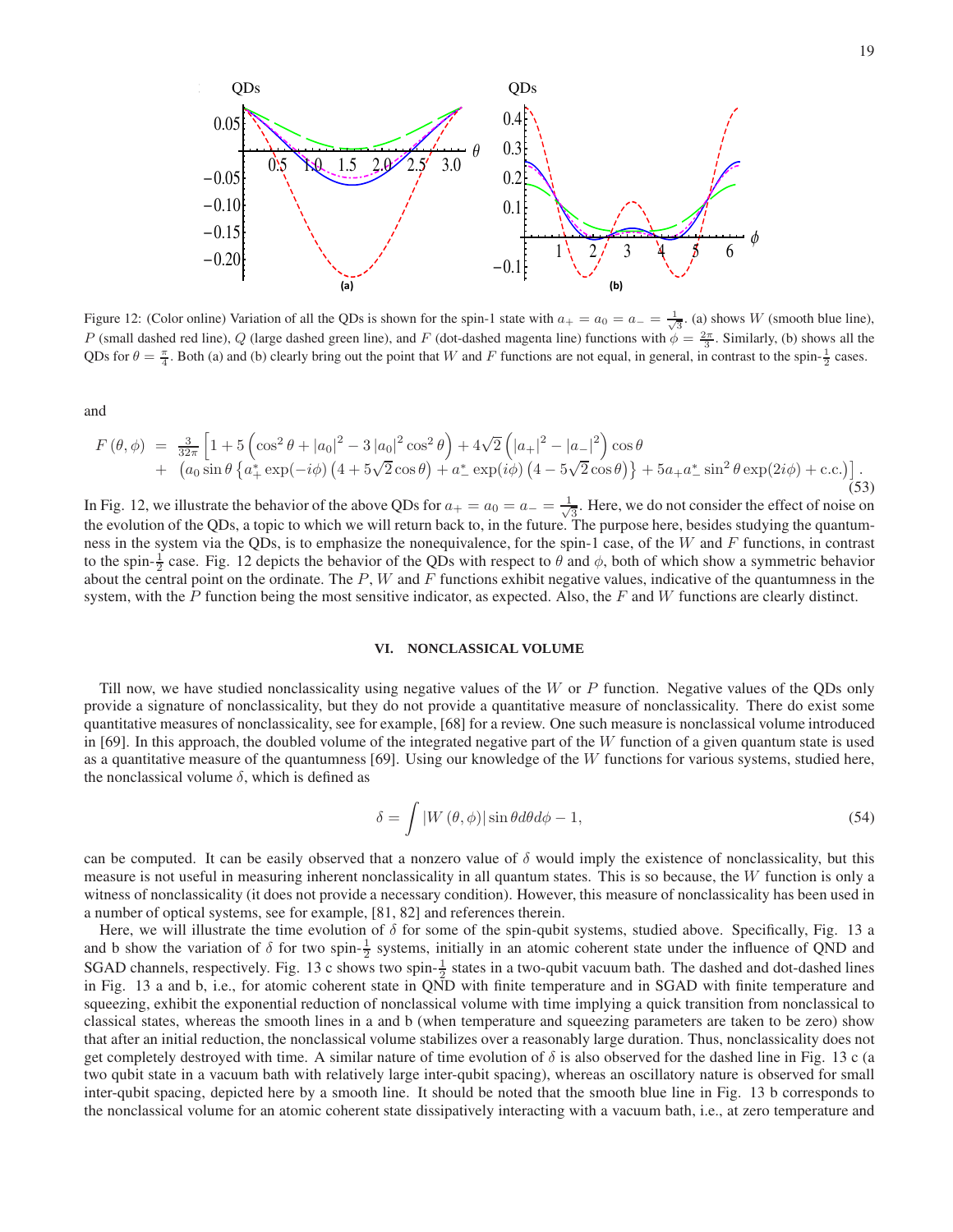

Figure 13: (Color online) The plots (a)-(d) depict the variation of the nonclassical volume in the presence of different noises. (a) The variation of the nonclassical volume with time is shown for the single spin- $\frac{1}{2}$  atomic coherent state in the presence of the QND noise with  $\gamma_0 = 0.1$ ,  $r = 0$ ,  $a = 0$ ,  $\omega_c = 100$ ,  $\omega = 1.0$ , and  $\alpha = \frac{\pi}{2}$ ,  $\beta = \frac{\pi}{3}$ , in the units of  $\hbar = k_B = 1$ , where the smooth (blue), dashed (red) and dot-dashed (magenta) lines correspond to different temperatures  $T = 0$ , 1 and 2, respectively. (b) The variation of the nonclassical volume with time is shown for a single spin- $\frac{1}{2}$  atomic coherent state in a SGAD channel, where the smooth (blue) line corresponds to the variation in nonclassical volume in vacuum bath, i.e., at  $T = 0$  and squeezing parameters  $r = \xi = 0$  (amplitude damping channel); dashed (red) line corresponds to the variation in a channel with zero squeezing at  $T = 3$ , i.e., generalized amplitude damping channel, and dot-dashed (magenta) line corresponds to the variation with squeezing  $r = 1$ , squeezing angle  $\xi = 0$ , and  $T = 3$ . In all these cases  $\alpha$  and  $\beta$  have the same values as in (a). (c) The behavior of nonclassical volume with time is depicted in a vacuum bath for the state discussed in Section IV B 1 with the inter-qubit spacing  $r_{12} = 0.05$  (smooth blue line), and  $r_{12} = 2.0$  (red dashed line). (d) The temporal behavior of nonclassical volume of the four atom Dicke model interacting with a strong input coherent field with average photon number 30, in the dissipative regime with  $\frac{\gamma}{g} = 10^{-2}$ , and coupling constant as 0.1.

squeezing, while the W function of the atomic coherent state, illustrated in Fig. 2, is for non-zero temperature and squeezing. At zero temperature, the nonclassicality present in the system is expected to survive for a relatively longer period of time. Further, the nonclassical volume is the overall contribution in nonclassicality from all values of  $\theta$  and  $\phi$ . It is possible that the W function shown for a particular value of  $\theta$  and  $\phi$ , in the previous sections, may not exibit nonclassical behaviour at time t whereas the other possible values provide a finite contribution to nonclassical volume, resulting in a nonvanishing δ. Interestingly, in Fig. 13 d for the nonclassical volume of the Dicke model, we find that the amount of nonclassicality oscillates with time. This seems to arise from the weakness of the nonclassicality measure used here.

# **VII. CONCLUSIONS**

The nonclassical nature of all the systems studied here, of relevance to the fields of quantum optics and information, is illustrated via their quasiprobability distributions as a function of the time of evolution as well as various state or bath parameters. We also provide a quantitative idea of the amount of nonclassicality observed in some of the systems studied using a measure which essentially makes use of the W function. These issues assume significance in questions related to quantum state engineering, where the central point is to have a clear understanding of coherences in the quantum mechanical system being used. Thus, it is essential to have an understanding over quantum to classical transitions, under ambient conditions. This is made possible by the present work, where a comprehensive analysis of QDs for spin-qubit systems is made under general open system effects, including both pure dephasing as well as dissipation, making it relevant from the perspective of experimental implementation. Along with the well known W, P and Q quasiprobability distributions, we also discuss the so called F function and specify its relation to the  $W$  function. We expect this work to have an impact on issues related to state reconstruction, in the presence of decoherence and dissipation. These quasiprobability distributions also play an important role in fundamental issues such as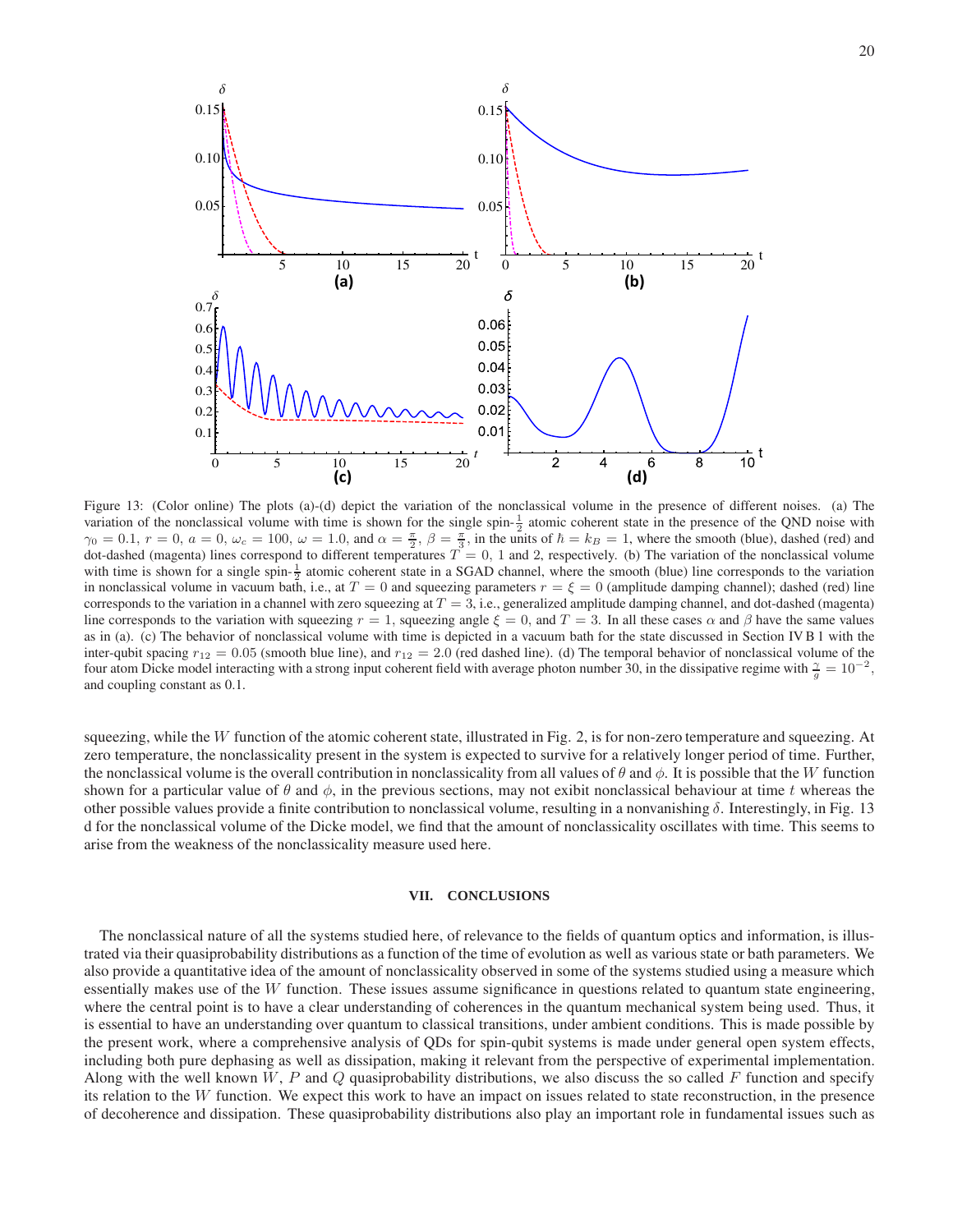.

complementarity between number and phase distributions as well as for phase dispersion in atomic systems. It is interesting to note that in [83], a connection was established between negative values of a particular quasiprobability and potential for quantum speed-up. The present study could be of use to probe this connection deeper.

**Acknowledgement:** A. P. and K.T. thank Department of Science and Technology (DST), India for support provided through the DST project No. SR/S2/LOP-0012/2010. SB thanks R. Srikanth for some useful discussions during the early stages of this work. We also thank Usha Devi for a number of helpful comments during various stages of this work.

#### **Appendix: Multipole operators for Dicke model**

Here, we collect the multipole operators used for the computation of QDs for the four qubit Dicke model in Sec. (IV.D).

$$
T_{00} = \frac{1}{\sqrt{5}} \begin{bmatrix} 1 & 0 & 0 & 0 & 0 \\ 0 & 1 & 0 & 0 & 0 \\ 0 & 0 & 1 & 0 & 0 \\ 0 & 0 & 0 & 1 & 0 \\ 0 & 0 & 0 & 0 & 1 \\ 0 & 0 & 0 & 0 & 1 \\ 0 & 0 & 0 & 0 & 0 \\ 0 & 0 & 0 & 0 & 0 \\ 0 & 0 & \sqrt{2} & 0 & 0 \\ 0 & 0 & 0 & 0 & 0 \\ 0 & 0 & 0 & 0 & 0 \\ 0 & 0 & 0 & 0 & 0 \\ 0 & 0 & 0 & 0 & 0 \\ 0 & 0 & 0 & 0 & 0 \\ 0 & 0 & 0 & 0 & 0 \\ 0 & 0 & 0 & 0 & 0 \\ 0 & 0 & 0 & 0 & 0 \\ 0 & 0 & 0 & 0 & 0 \\ 0 & 0 & 0 & 0 & 0 \\ 0 & 0 & 0 & 0 & 0 \\ 0 & 0 & 0 & 0 & 0 \\ 0 & 0 & 0 & 0 & 0 \\ 0 & 0 & 0 & 0 & 0 \\ 0 & 0 & 0 & 0 & 0 \\ 0 & 0 & 0 & 0 & 0 \\ 0 & 0 & 0 & 0 & 0 \\ 0 & 0 & 0 & 0 & 0 \\ 0 & 0 & 0 & 0 & 0 \\ 0 & 0 & 0 & 0 & 0 \\ 0 & 0 & 0 & 0 & 0 \\ 0 & 0 & 0 & 0 & 0 \\ 0 & 0 & 0 & 0 & 0 \\ 0 & 0 & 0 & 0 & 0 \\ 0 & 0 & 0 & 0 & 0 \\ 0 & 0 & 0 & 0 & 0 \\ 0 & 0 & 0 & 0 & 0 \\ 0 & 0 & 0 & 0 & 0 \\ 0 & 0 & 0 & 0 & 0 \\ 0 & 0 & 0 & 0 & 0 \\ 0 & 0 & 0 & 0 & 0 \\ 0 & 0 & 0 & 0 & 0 \\ 0 & 0 & 0 & 0 & 0 \\ 0 & 0 & 0 & 0 & 0 \\ 0 & 0 & 0 & 0 & 0 \\ 0 & 0 & 0 & 0 & 0 \\ 0 & 0 & 0 & 0 & 0 \\ 0 & 0 & 0 & 0 & 0 \\ 0 & 0 & 0 & 0 & 0 \\ 0 & 0 & 0 & 0 & 0
$$

- [1] J. R. Klauder and E. C. G. Sudarshan, *Fundamentals of Quantum Optics* (Benjamin, New York 1968).
- [2] M. O. Scully and M. S. Zubairy, *Quantum Optics* (Cambridge University Press, Cambridge 1997).
- [3] W. P. Schleich, *Quantum Optics in Phase Space* (Wiley-VCH, Berlin 2001).
- [4] G. S. Agarwal, *Quantum Optics* (Cambridge University Press, Cambridge 2013).
- [5] R. R. Puri, *Mathematical Methods of Quantum Optics* (Springer, 2001).
- [6] A. B. Klimov and S. M. Chumakov, *A Group-Theoretical Approach to Quantum Optics* (Wiley-VCH, Weinheim 2009).
- [7] E. P. Wigner, Phys. Rev. **47**, 749 (1932).
- [8] J. E. Moyal, Proc. Cambridge Philos. Soc. **45**, 99 (1949).
- [9] M. Hillery, R. F. O'Connell, M. O. Scully and E. P. Wigner, Phys. Rep. **106**, 121 (1984).
- [10] Y. S. Kim and M. E. Noz, *Phase Space Picture of Quantum Mechanics* (World Scientific, 1991).
- [11] A. Miranowicz, W. Leonski, and N. Imoto, Adv. Chem. Phys. **119**, 155 (2001).
- [12] T. Opatrny, A. Miranowicz, and J. Bajer, J. Mod. Opt. ` **43**, 417 (1996).
- [13] R. J. Glauber, Phys. Rev. **131**, 2766 (1963).
- [14] E. C. G. Sudarshan, Phys. Rev. Lett. **10**, 277 (1963).
- [15] C. L. Mehta and E. C. G. Sudarshan, Phys. Rev. **138**, B274 (1965).
- [16] Y. Kano, J. Phys. Soc. Japan **19**, 1555 (1964).
- [17] K. Husimi, Proc. Phys. Math. Soc. Japan **22**, 264 (1940).
- [18] J. Ryu, J. Lim, S. Hong and J. Lee, Phys. Rev. A **88**, 052123 (2013).
- [19] A. Pathak, *Elements of Quantum Computation and Quantum Communication* (CRC Press, Boca Raton, USA (2013)).
- [20] M. Saffman, T. G. Walker and K. Molmer, Rev. Mod. Phys. **82**, 2313 (2010).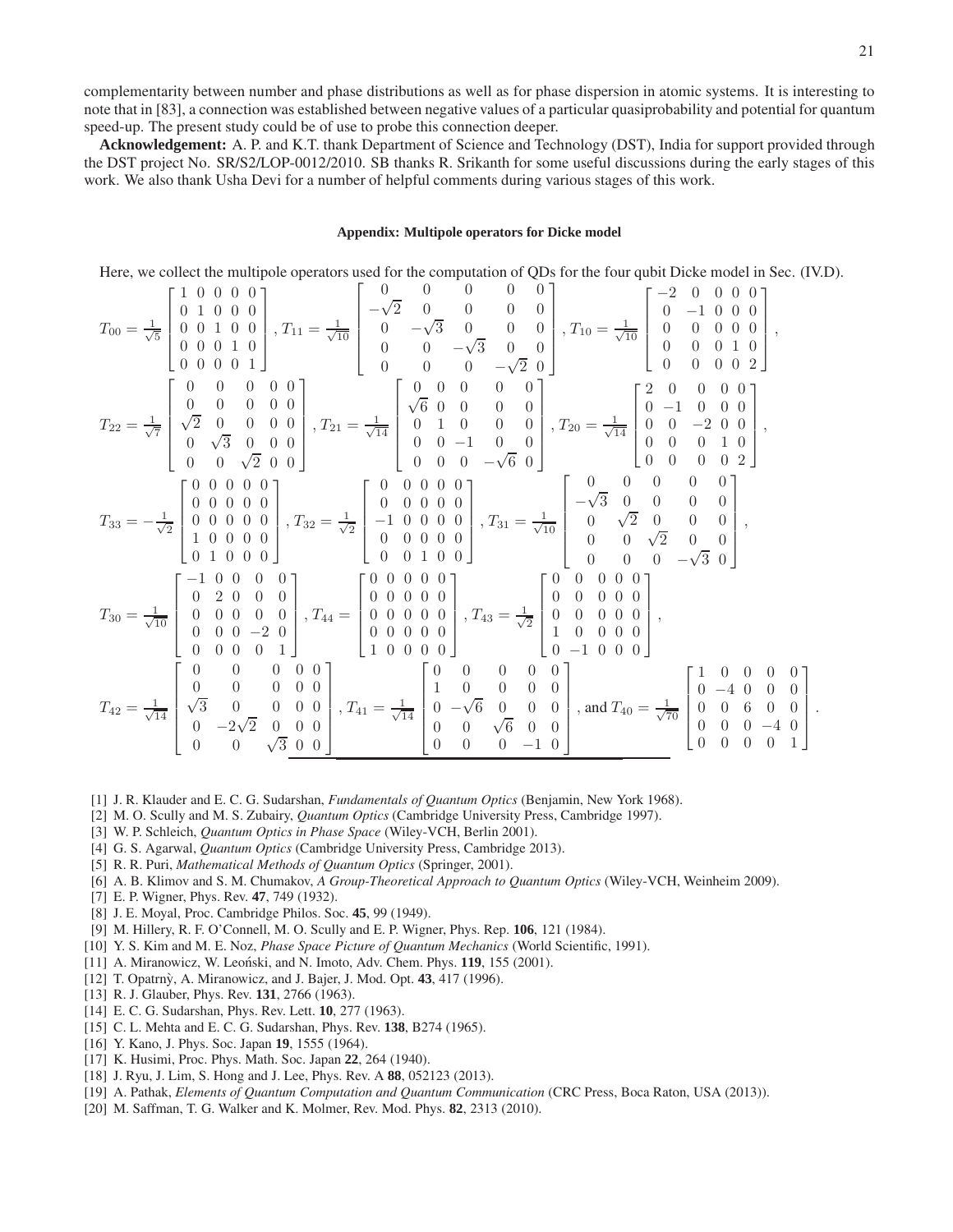- [21] A. Gaetan, *et al.*, Nature Physics **5**, 115 (2009).
- [22] R. H. Dicke, Phys. Rev. **93**, 99 (1954).
- [23] J. P. Dowling, G. S. Agarwal and W. P. Schleich, Phys. Rev. A **49**, 4101 (1994).
- [24] K. Wodkiewicz and J. H. Eberly, J. Opt. Soc. Am. B **2**, 458 (1985).
- [25] M. Kitagawa and M. Ueda, Phys. Rev. Lett. **67**, 1852 (1991).
- [26] V. P. Karassiov, Bull. Lebedev Phys. Inst. (Russian Academy of Science) **N9**, 34 (1999).
- [27] C. Zu, W.-B. Wang, L. He, W-.G. Zhang, C.-Y. Dai, F. Wang, and L.-M. Duan, Nature **514**, 72 (2014).
- [28] C. Monroe, R. Raussendorf, A. Ruthven, K. R. Brown, P. Maunz, L.-M. Duan, and J. Kim, Phys. Rev. A **89**, 022317 (2014).
- [29] J. A. Jones and M. Mosca, The Journal of Chemical Physics **109**, 1648 (1998).
- [30] T. D. Ladd, J. R. Goldman, F. Yamaguchi, Y. Yamamoto, E. Abe, and K. M. Itoh, Phys. Rev. Lett. **89**, 017901 (2002).
- [31] W. Harneit, Phys. Rev. A **65**, 032322 (2002).
- [32] N. A. Gershenfeld, I. L. Chuang, Science **275**, 350 (1997).
- [33] S. Sahling, G. Remenyi, C. Paulsen, P. Monceau, V. Saligrama, C. Marin, A. Revcolevschi, L. P. Regnault, S. Raymond, and J. E. Lorenzo, Nature Physics **11**, 255 (2015).
- [34] R. L. Stratonovich, Sov. Phys. JETP **31**, 1012 (1956).
- [35] A. B. Klimov and S. M. Chumakov, Revista Mexicana De Fisica **48**, 317 (2002).
- [36] S. M. Chumakov, A. B. Klimov and K. B. Wolf, Phys. Rev. A **61**, 034101 (2000).
- [37] W. K. Wootters, Ann. Phys. **176**, 1 (1987).
- [38] A. Vourdas A, J. Phys. A: Math. Gen. **36**, 5645 (2003).
- [39] S. Chaturvedi, *et al.*, J. Phys. A: Math. Gen. **39** 1405 (2006).
- [40] U. Leonhardt, Phys. Rev. A **53**, 2998 (1996).
- [41] J. P. Paz, Phys. Rev. A **65** 062311 (2002).
- [42] K. Blum, *Density Matrix Theory and Applications* (Plenum Press, New York 1996).
- [43] R. N. Zare, *Angular Momentum: Understanding Spatial Aspects in Chemistry and Physics* (John Wiley and Sons, 1988).
- [44] G. S. Agarwal, Phys. Rev. A **24**, 2889 (1981); Phys. Rev. A **47**, 4608 (1993).
- [45] L. Cohen and M. O. Scully, Found. Phys. **16**, 295 (1986).
- [46] J. C. Varilly and J. M. Gracia-Bondia, Ann. of Phys. **190**, 107 (1989).
- [47] F. T. Arecchi, E. Courtens, R. Gilmore and H. Thomas, Phys. Rev. A **6**, 2211 (1972).
- [48] H. Margenau and R. N. Hill, Prog. Theor. Phys. **26**, 722 (1961).
- [49] G. Ramachandran, A. R. Usha Devi, P. Devi and S. Sirsi, Found. of Phys. **26**, 401 (1996); A. R. Usha Devi, Int. J. Mod. Phys. A **17**, 2267 (2002).
- [50] W. H. Louisell, *Quantum Statistical Properties of Radiation* (John Wiley and Sons, 1973).
- [51] H.-P. Breuer and F. Petruccione, *The Theory of Open Quantum Systems* (Oxford University Press, 2002).
- [52] U. Weiss, *Quantum Dissipative Systems* (World Scientific, 2008).
- [53] S. Banerjee and R. Ghosh, Phys. Rev. E. **67**, 056120 (2003).
- [54] S. K. Özdemir, A. Miranowicz, M. Koashi, and N. Imoto, Phys. Rev. A 64, 063818 (2001); Y. Makhlin, G. Schön and A. Shnirman, Rev. of Mod. Phys. **73**, 357 (2001).
- [55] F. Verstraete, M. M. Wolf, and J. I. Cirac, Nature physics **5**, 633 (2009).
- [56] S. Banerjee and R. Srikanth, Euro. Phys. J. D **46**, 335 (2008).
- [57] S. Banerjee and R. Ghosh, J. Phys. A:Math. Theo. **40**, 13735 (2007).
- [58] R. Srikanth and S. Banerjee, Phys. Rev. A **77**, 012318 (2008).
- [59] M. Brune, E. Hagley, J. Dreyer, X. Maitre, *et al.*, Phys. Rev. Lett. **77**, 4887 (1996).
- [60] Q. A. Turchette, C. J. Myatt, B. E. King, C. A. Sackett, *et al.*, Phys. Rev. A **62**, 053807 (2000); C. J. Myatt, B. E. King, Q. A. Turchette, C. A. Sackett, *et al.*, Nature **403**, 269 (2000).
- [61] G. S. Agarwal, Phys. Rev. A **57**, 671 (1998).
- [62] J. H. Shapiro and S. R. Shepard, Phys. Rev. A **43**, 3795 (1991).
- [63] M. J. W. Hall, Quantum Opt. **3**, 7 (1991).
- [64] G. S. Agarwal, S. Chaturvedi, K. Tara and V. Srinivasan, Phys. Rev. A **45**, 4904 (1992); G. S. Agarwal and R. P. Singh, Phys. Lett. A **217**, 215 (1996).
- [65] S. Banerjee, J. Ghosh, and R. Ghosh, Phys. Rev. A **75**, 062106 (2007); S. Banerjee and R. Srikanth, Phys. Rev. A **76**, 062109 (2007).
- [66] R. Srikanth and S. Banerjee, Eur. Phys. J. D **53**, 217 (2009); S. Banerjee and R. Srikanth, Modern Phys. Lett. B **24**, 2485 (2010); R. Srikanth and S. Banerjee, Phys. Lett. A **374**, 3147 (2010).
- [67] J. Perina, *Quantum statistics of Linear and Nonlinear Optical Phenomena* (Kluwer, Dordrecht-Boston, 1991).
- [68] A. Miranowicz, K. Bartkiewicz, A. Pathak, J. Perina Jr., Y.-N. Chen, and F. Nori, Phys. Rev A **91**, 042309 (2015).
- [69] A. Kenfack and K. Zyczkowski, Jour. of Optics B: Quantum and Semiclassical Optics **6**, 396 (2004).
- [70] D. A. Varshalovich, A. N. Moskalev and V. K. Khersonskii, *Quantum Theory of Angular Momentum* (World Scientific, Singapore, 1988).
- [71] S. Banerjee, V. Ravishankar and R. Srikanth, Euro. Phys. J. D **56**, 277 (2010).
- [72] S. Banerjee, V. Ravishankar, R. Srikanth, Annals of Physics **325** (4), 816-834 (2010).
- [73] A. Einstein, B. Podolsky, and N. Rosen, Phys. Rev. **47**, 777 (1935).
- [74] T. Yu and J. H. Eberly, Phys. Lett. A **283**, 676 (2010).
- [75] D. M. Greenberger, M. A. Horne, and A. Zeilinger, in *Bell's Theorem, Quantum Theory and Conceptions of the Universe*, edited by M. Kafatos, (Kluwer Academics, Dordrecht, Netherlands, 1989), pp. 73-76; D. Bouwmeester, J. W. Pan, M. Daniell, H. Weinfurter and A. Zeilinger, Phys. Rev. Lett. **82**, 1345 (1999).
- [76] W. Dur, G. Vidal and J. I. Cirac, Phys. Rev. A **62**, 062314 (2000).